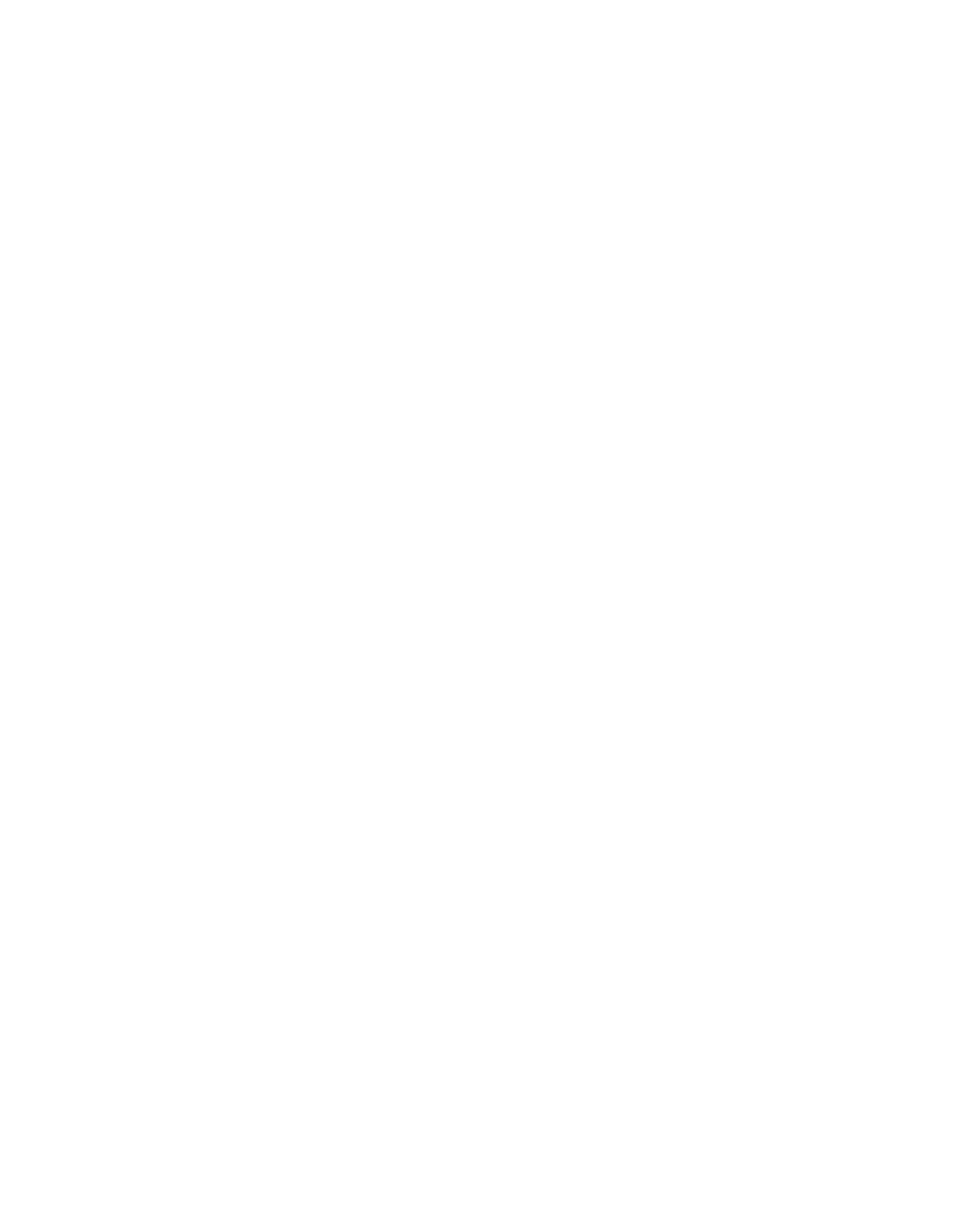# **Table of Contents**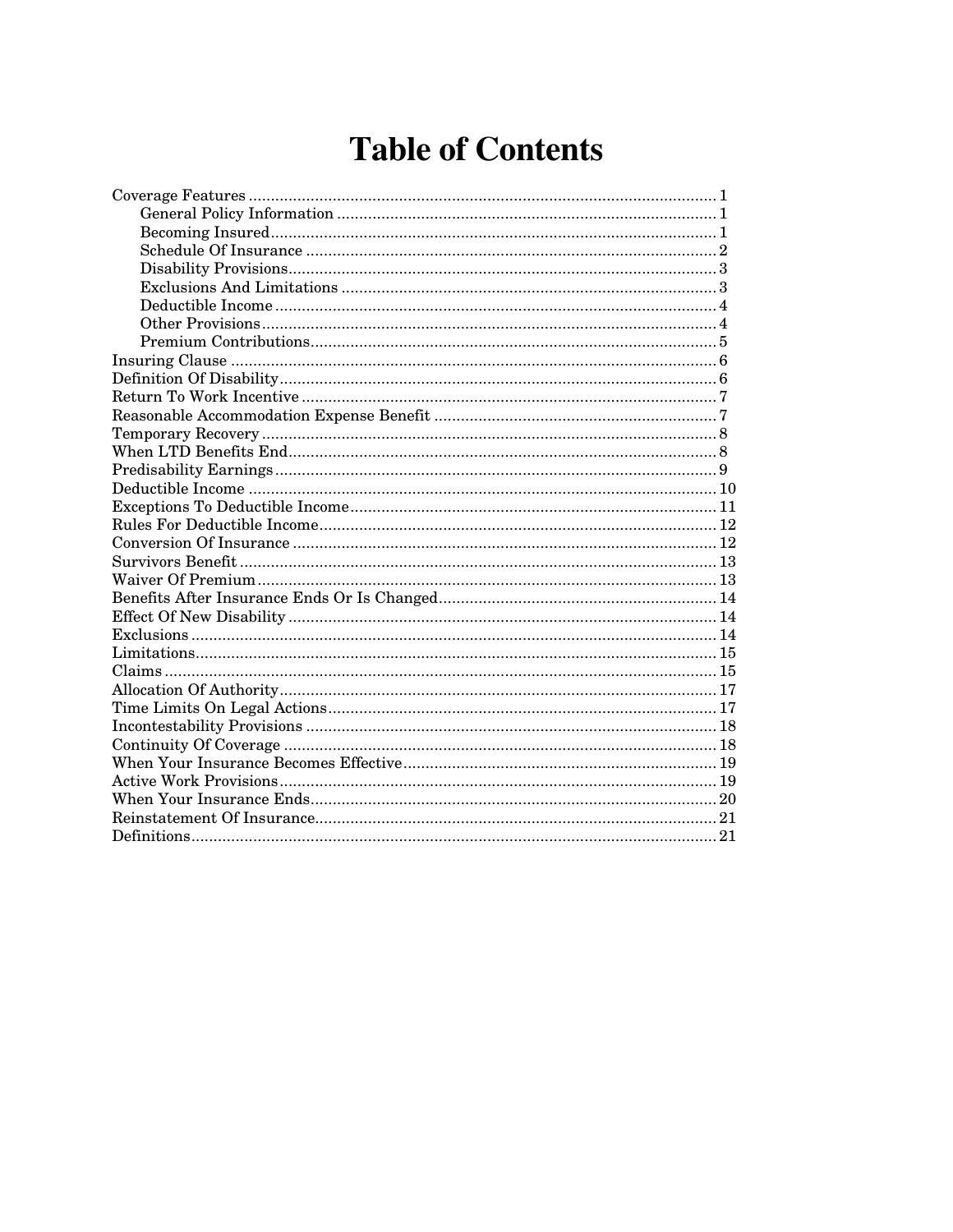### **Index of Defined Terms**

The page number shown below is where the term is defined. For terms defined by an entire section, the page number below is the page on which that section begins.

|                                            | Injury, 22                                 |
|--------------------------------------------|--------------------------------------------|
| Active Work, Actively At Work, 19          | Insured Predisability Earnings, 2          |
| Allowable Period, 8                        |                                            |
| Any Occupation Definition of Disability, 6 | Leave of Absence Provision, 4              |
| Any Occupation Income Level, 3             | LTD Benefit, 22                            |
| Any Occupation Period, 3                   |                                            |
|                                            | Material Duties, 6                         |
| Benefit Waiting Period, 2, 21              | Maximum Benefit Period, 3, 22              |
|                                            | Maximum LTD Benefit, 2                     |
| Class Definition, 2                        | Member, 1                                  |
| Contributory, 21                           | Mental Disorder, 15                        |
| CPI-W, 21                                  | Minimum LTD Benefit, 2                     |
| Deductible Income, 10                      | Noncontributory, 22                        |
| Disability, 6                              |                                            |
| Disabled, 6                                | Own Occupation, 6                          |
|                                            | Own Occupation Definition Of Disability, 6 |
| Eligibility Waiting Period, 21             | Own Occupation Income Level, 3             |
| Emplayer(s), 1                             | Own Occupation Period, 3                   |
| Evidence of Insurability, 21               |                                            |
| <b>Exclusion Period</b> , 4                | Partial Disability, 6                      |
|                                            | Physical Disease, 22                       |
| Group Policy, 21                           | Physician, 22                              |
| Group Policy Effective Date, 1             | Policyholder, 1                            |
| Group Policy Number, 1                     | Predisability Earnings, 9                  |
|                                            | Preexisting Condition, 14                  |
| Hospital, 15                               | Preexisting Condition Period, 4            |
|                                            | Pregnancy, 22                              |
| <b>Indexed Predisability Earnings, 21</b>  | Prior Plan, 22                             |
|                                            |                                            |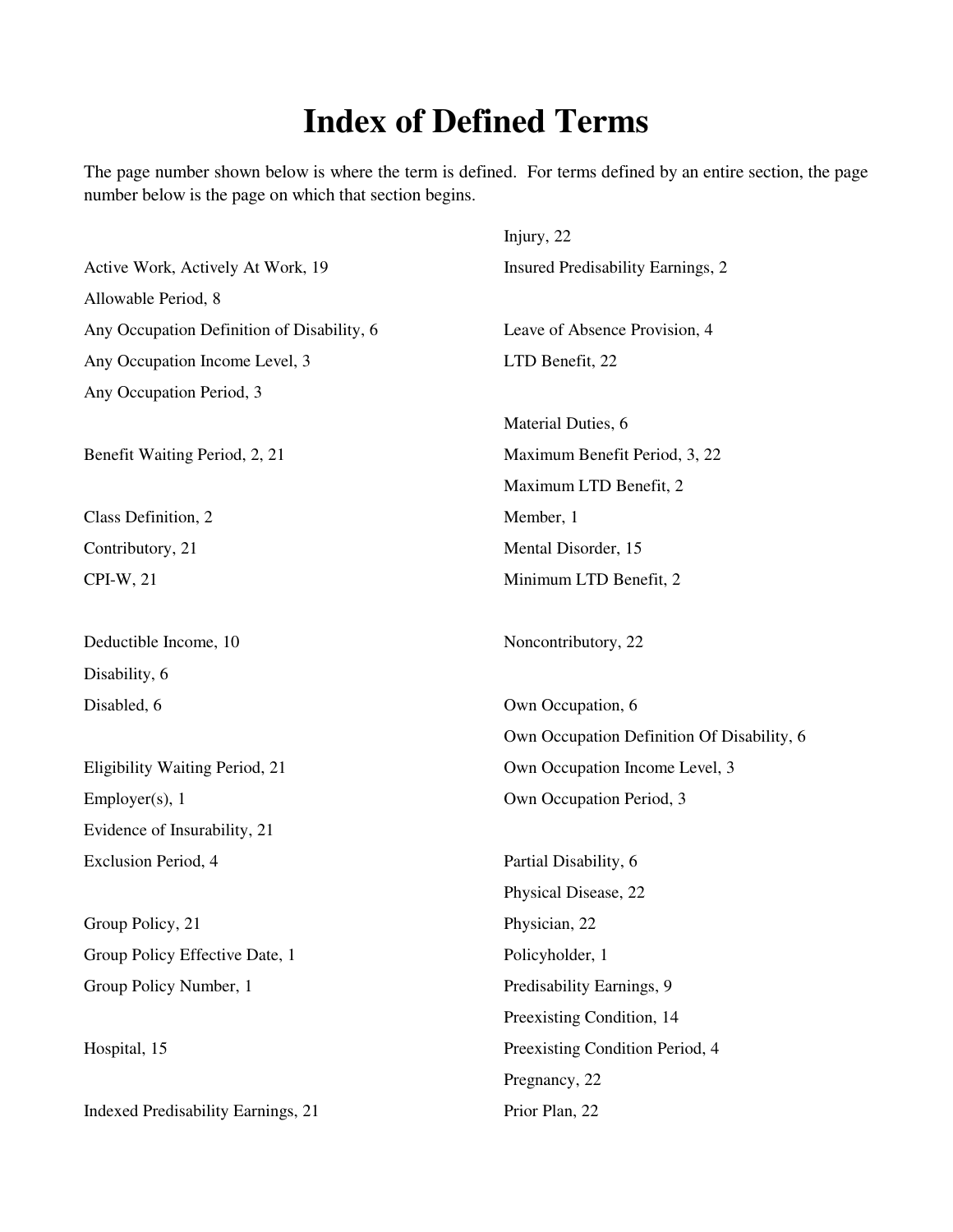#### Proof Of Loss, 16

Reasonable Accommodation Expense Benefit, 4, 7 Return To Work Incentive, 7

Salary Continuation Offset, 4

Temporary Recovery, 8

War, 14 Work Earnings, 7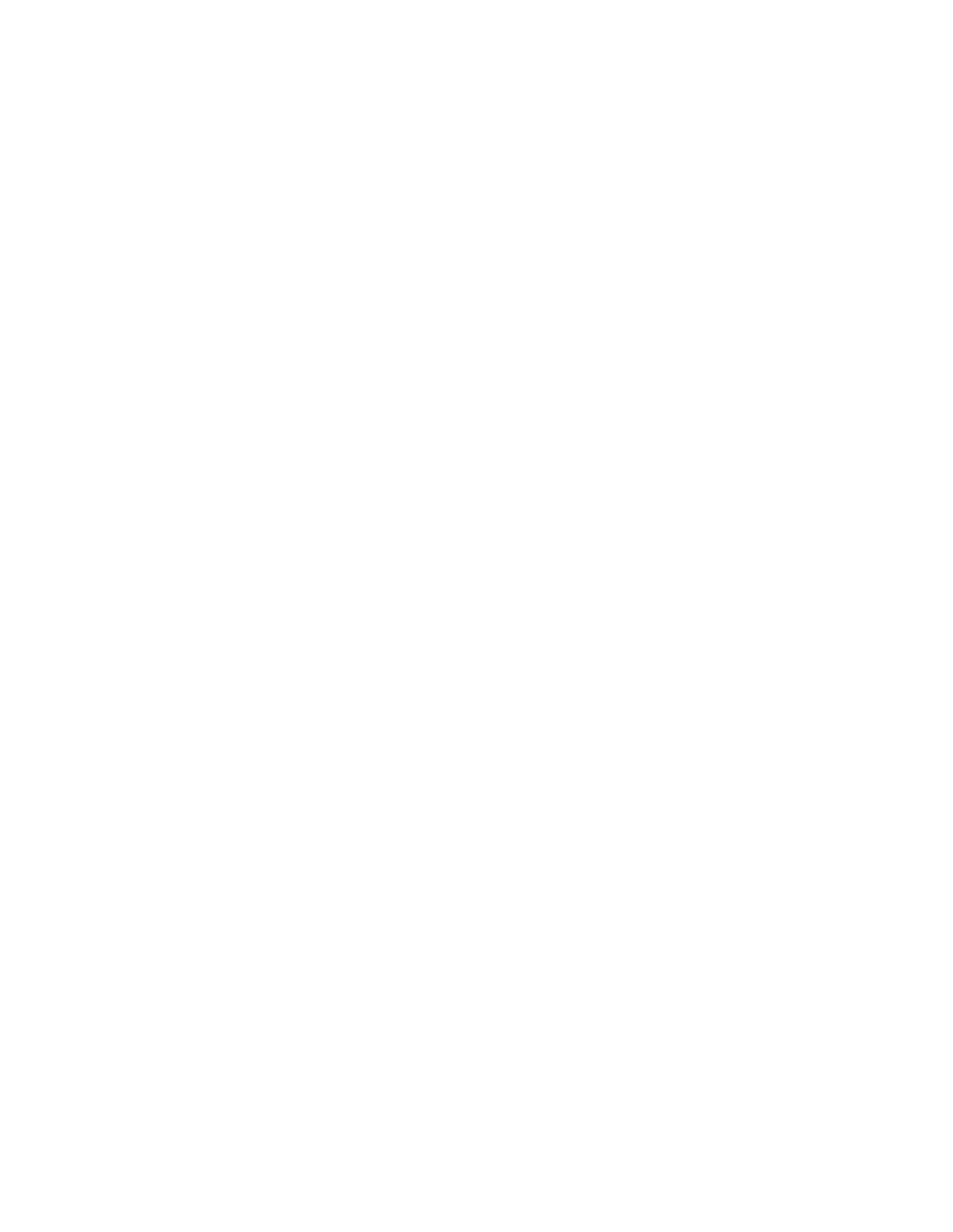## **Coverage Features**

This section contains many of the features of your long term disability (LTD) insurance. Other provisions, including exclusions, limitations, and Deductible Income, appear in other sections. Please refer to the text of each section for full details. The Table of Contents and the Index of Defined Terms help locate sections and definitions.

| <b>General Policy Information</b> |                                                                      |  |
|-----------------------------------|----------------------------------------------------------------------|--|
| Group Policy Number:              | 608217-B (replaces 608217-A which became effective August<br>1, 1990 |  |
| Policyholder:                     | City of Seattle                                                      |  |
| $Emplover(s)$ :                   | City of Seattle<br><b>Seattle Housing Authority</b>                  |  |
| Group Policy Effective Date:      | June 1, 1992                                                         |  |
| State of Issue:                   | Washington                                                           |  |

### **Becoming Insured**

To become insured you must: (a) Be a Member; (b) Complete your Eligibility Waiting Period; and (c) Meet the requirements in **Active Work Provisions** and **When Your Insurance Becomes Effective**.

Definition of Member: You are a Member if you are a citizen or resident of the United States or Canada and one of the following:

- 1. An active regularly appointed full-time or part-time employee of the Employer, regularly working at least 20 hours each week or 80 hours each calendar month\*.
- 2. An active temporary employee in a benefits-eligible assignment regularly working at least 80 hours each month.
- 3. An active employee of Seattle Public Library with a regular appointment for and on regular pay status at least 20 hours each week.

You are not a Member if you are:

- 1. A temporary employee other than one described in 2. above.
- 2. A seasonal employee.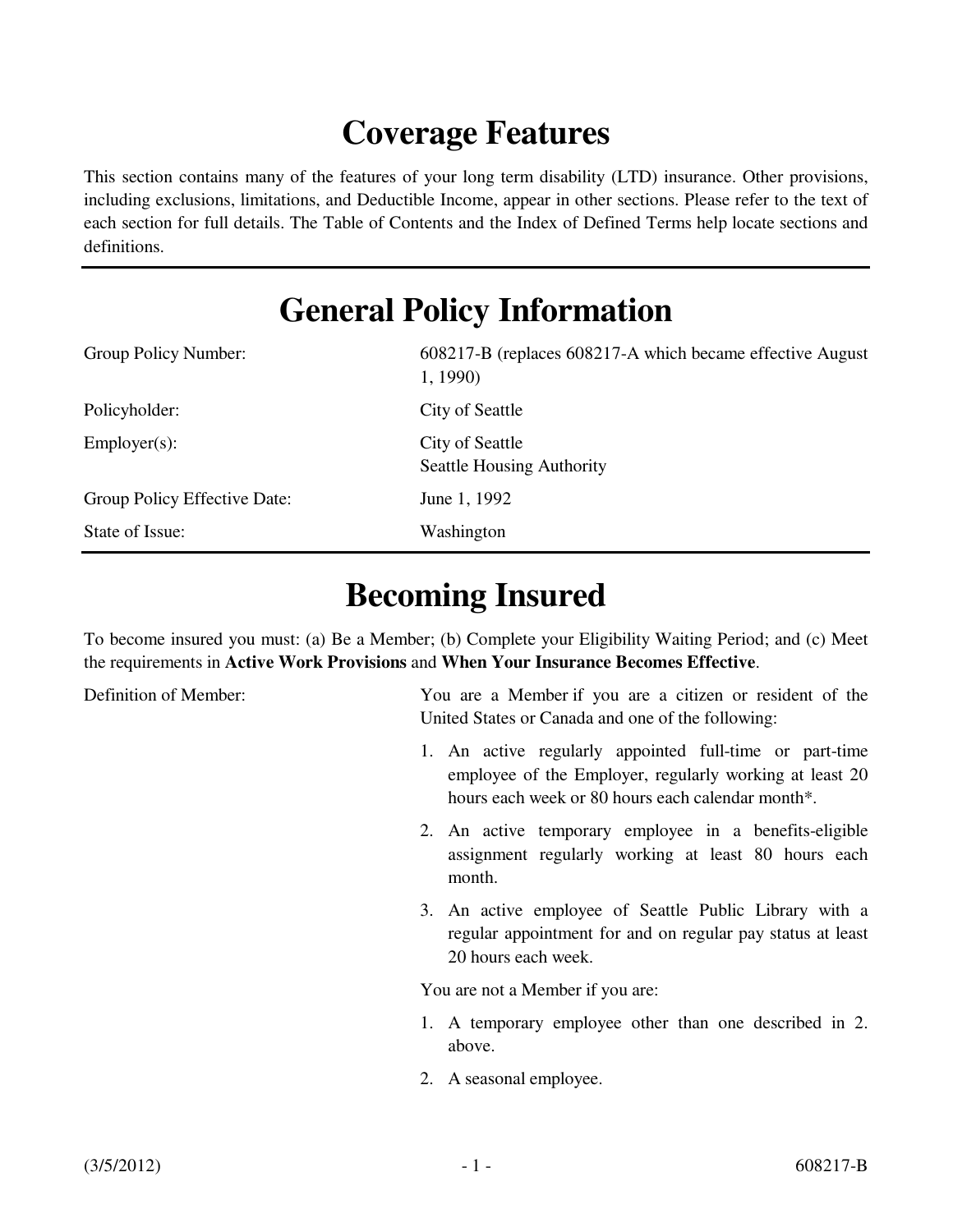- 3. A member of Seattle Police Officers Guild, Seattle Police Management Association, Local No. 27 Firefighters, or Local No. 2898 Fire Chiefs.
- 4. A full time member of the armed forces of any country.

\*This hourly requirement does not apply to a Member who ceases to work the required minimum number of hours due to an Employer-initiated temporary reduction in hours or furlough, provided the temporary reduction in hours or furlough begins on or after January 1, 2009, ends not later than December 31, 2014, and has a defined return to work date.

Predisability Earnings during a temporary layoff or furlough will be based on the Predisability Earnings in effect on the last full day of Active Work preceding the Member's temporary layoff or furlough.

| <b>Class Definition:</b>           | None                                                                                                                                                                                                                                                                 |
|------------------------------------|----------------------------------------------------------------------------------------------------------------------------------------------------------------------------------------------------------------------------------------------------------------------|
| <b>Eligibility Waiting Period:</b> | You are eligible on the first day as a Member if that date is the<br>first calendar day of the month designated/recognized as a<br>business day for the City of Seattle, or as the first working day<br>for the shift to which you are assigned, whichever is later. |
|                                    | If you become a Member after the above date, you are eligible<br>on the first day of the following calendar month.                                                                                                                                                   |
| Evidence of Insurability:          | Not required.                                                                                                                                                                                                                                                        |

#### **Schedule Of Insurance**

| LTD Benefit:                 | 60% of your Insured Predisability Earnings, reduced by<br>Deductible Income. |
|------------------------------|------------------------------------------------------------------------------|
| <b>Insured Predisability</b> |                                                                              |
| Earnings:                    | Plan A: The first \$667 of your Predisability Earnings.                      |
|                              | Plan B: The first \$8,333 of your Predisability Earnings.                    |
| Maximum LTD Benefit:         | Plan A: \$400 before reduction by Deductible Income.                         |
|                              | Plan B: \$5,000 before reduction by Deductible Income.                       |
| Minimum LTD Benefit:         | \$100                                                                        |

You may be insured under either Plan A or Plan B (Plan B includes the Employer paid benefits under Plan A). If you cease to pay premiums for Plan B, you will automatically become insured under Plan A.

Note: Members who are temporary employees are not eligible for Plan B.

Benefit Waiting Period: 90 days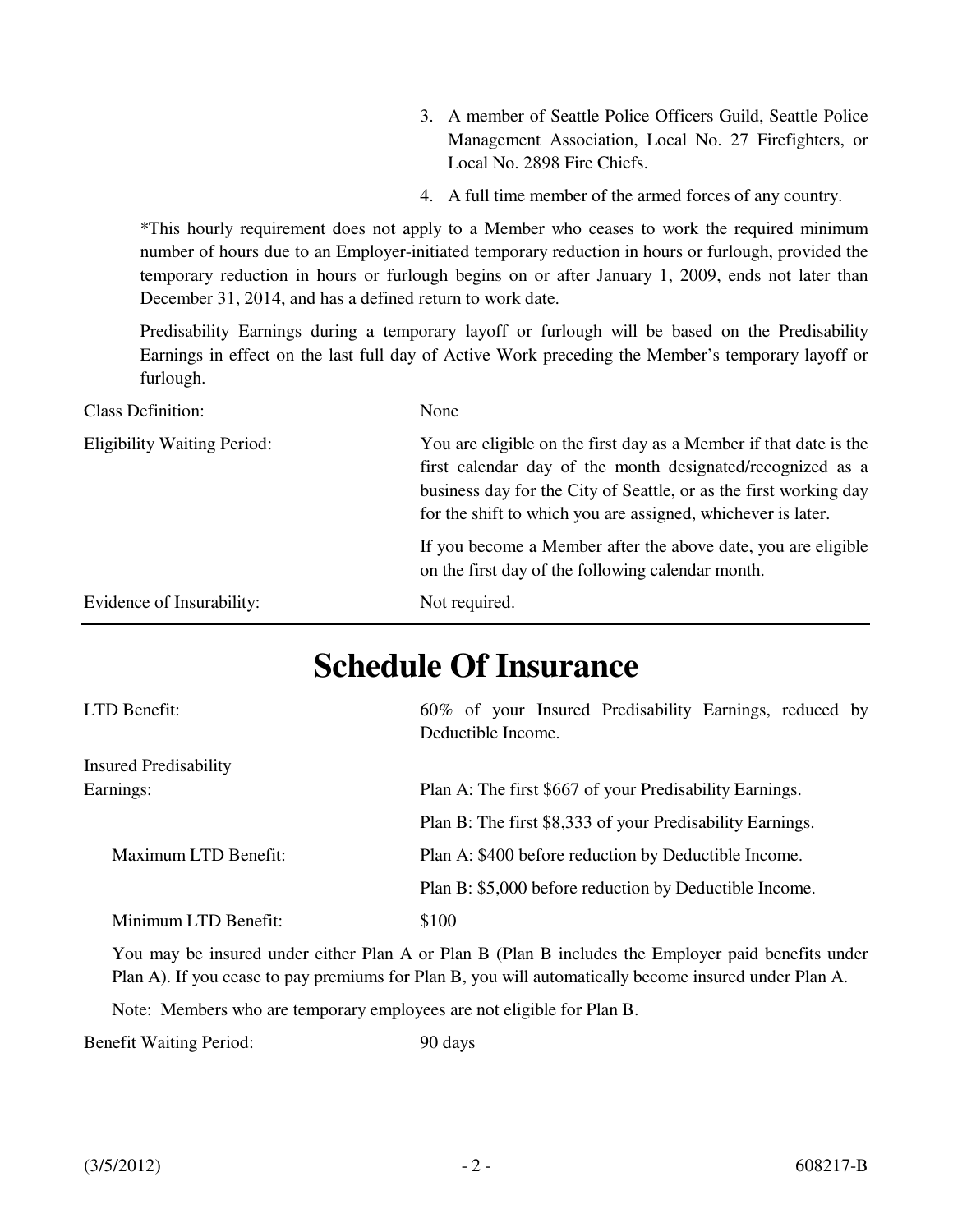| Maximum Benefit Period: | Determined by your age when Disability begins, as follows: |
|-------------------------|------------------------------------------------------------|
| Age                     | Maximum Benefit Period                                     |
|                         | longest                                                    |
|                         |                                                            |
|                         |                                                            |
|                         |                                                            |
|                         |                                                            |
|                         |                                                            |
|                         |                                                            |
|                         |                                                            |
|                         |                                                            |
|                         |                                                            |

Social Security Normal Retirement Age (SSNRA) means your normal retirement age under the Federal Social Security Act, as amended.

# **Disability Provisions**

| <b>Own Occupation Period:</b>   | The first 24 months for which LTD Benefits are paid.                                   |
|---------------------------------|----------------------------------------------------------------------------------------|
| Any Occupation Period:          | From the end of the Own Occupation Period to the end of the<br>Maximum Benefit Period. |
| Partial Disability:             | Covered                                                                                |
| Own Occupation<br>Income Level: | 80% of your Indexed Predisability Earnings.                                            |
| Any Occupation<br>Income Level: | 80% of your Indexed Predisability Earnings.                                            |
|                                 |                                                                                        |

See **Definition of Disability** for more information.

## **Exclusions And Limitations**

Preexisting Condition Exclusion for (a) Plan A, and (b) Plan B for Members who apply within 31 days after becoming eligible: Yes

Preexisting Condition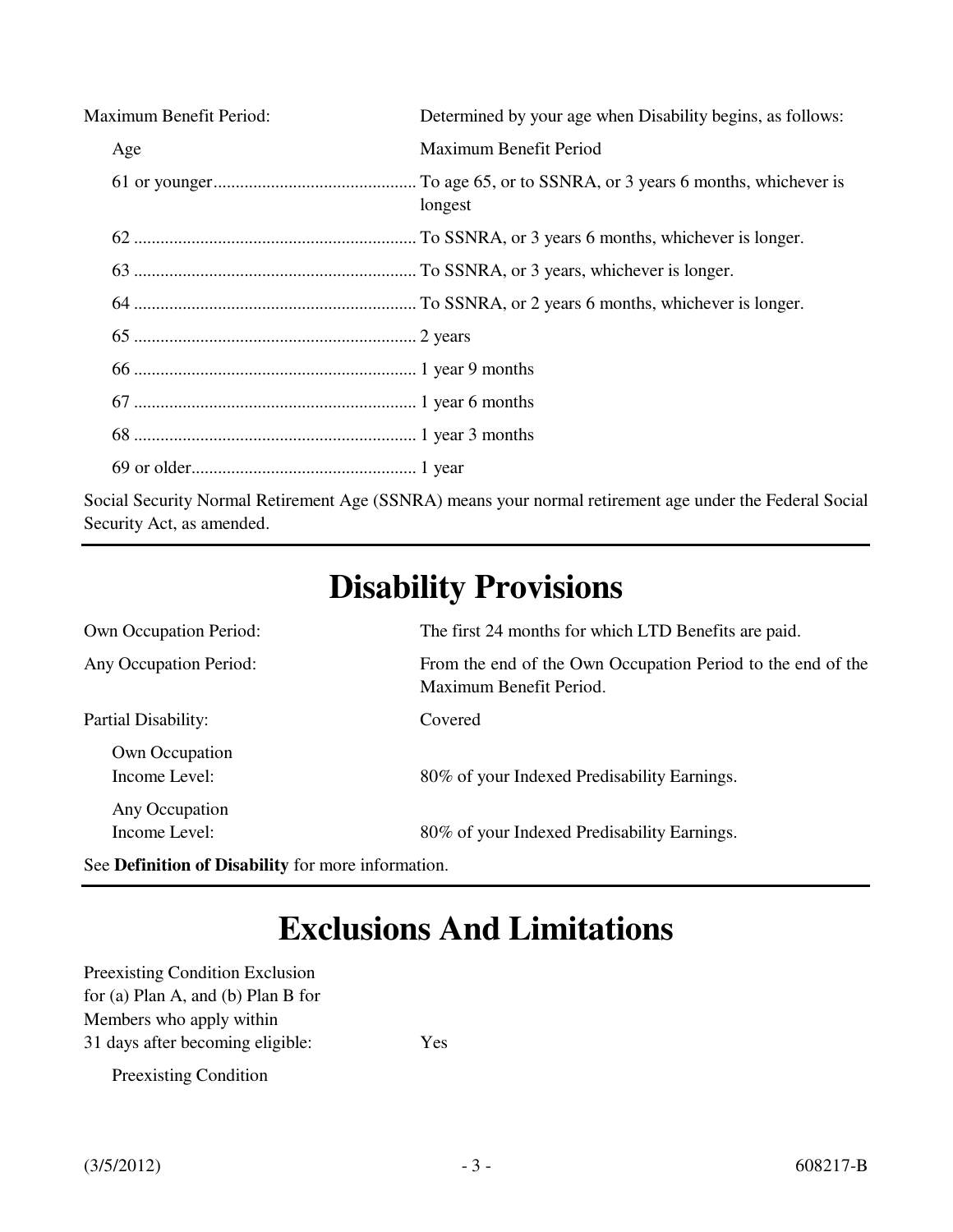| Period:                                                                                | The 90 day period just before your insurance becomes<br>effective.                                       |
|----------------------------------------------------------------------------------------|----------------------------------------------------------------------------------------------------------|
| <b>Exclusion Period:</b>                                                               | 12 months                                                                                                |
| <b>Preexisting Condition</b><br><b>Exclusion for changes from</b><br>Plan A to Plan B: | <b>Yes</b>                                                                                               |
| <b>Preexisting Condition</b><br>Period:                                                | The 180 day period just before your insurance under Plan B<br>becomes effective.                         |
| <b>Exclusion Period:</b>                                                               | 24 months while insured under Plan B.                                                                    |
|                                                                                        | If hangfits are not novable under Dlan D heasure of the Dreavisting Candition avaluation for shapes from |

If benefits are not payable under Plan B because of the Preexisting Condition exclusion for changes from Plan A to Plan B, your claim will be administered as if you had not elected Plan B.

See **Exclusions** and **Limitations** for this and other exclusions and limitations.

#### **Deductible Income**

| Social Security Offset:            | Full offset                                               |
|------------------------------------|-----------------------------------------------------------|
| <b>Salary Continuation Offset:</b> | Sick Pay or other salary continuation paid to you by your |
|                                    | Employer, but not including vacation pay or comp time.    |

See **Deductible Income** for this and other Deductible Income.

## **Other Provisions**

| <b>Survivors Benefit Amount:</b>                              | A lump sum equal to 3 times your LTD Benefit without<br>reduction by Deductible Income.                 |
|---------------------------------------------------------------|---------------------------------------------------------------------------------------------------------|
| <b>Estate Payment Allowed:</b>                                | N <sub>0</sub>                                                                                          |
| Conversion of Insurance:                                      | <b>Yes</b>                                                                                              |
| Leave of Absence Provision<br>(See When Your Insurance Ends): | Insurance may be continued during a sabbatical leave of<br>absence scheduled to last 12 months or less. |
|                                                               | Insurance may be continued during any other leave of absence<br>scheduled to last 6 months or less.     |
| Continuity of Coverage:                                       | <b>Yes</b>                                                                                              |
| Reasonable Accommodation                                      |                                                                                                         |
| <b>Expense Benefit:</b>                                       | The expenses incurred for the reasonable accommodation or<br>\$500, whichever is less.                  |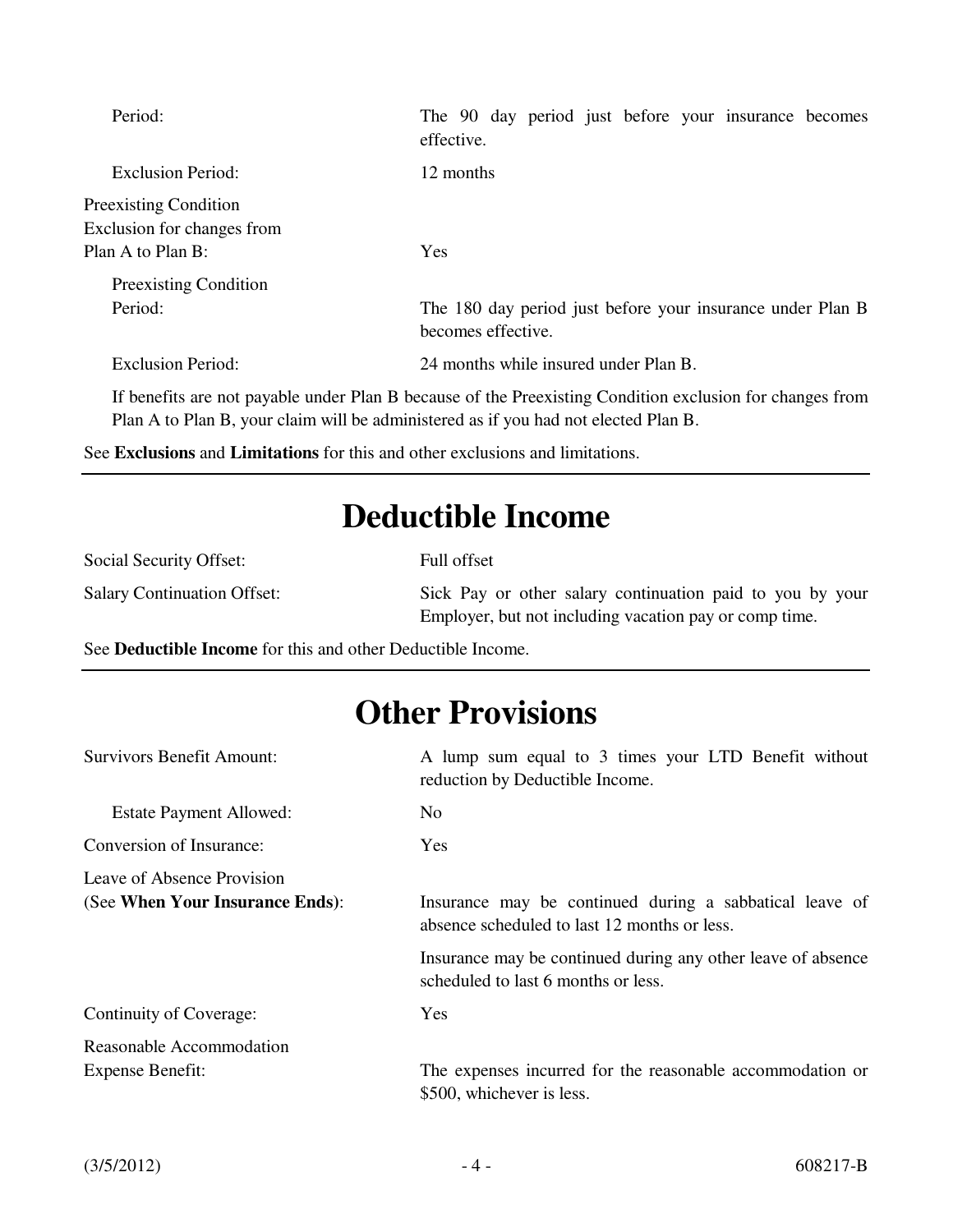# **Premium Contributions**

Insurance is: Plan A: Noncontributory

Plan B: Contributory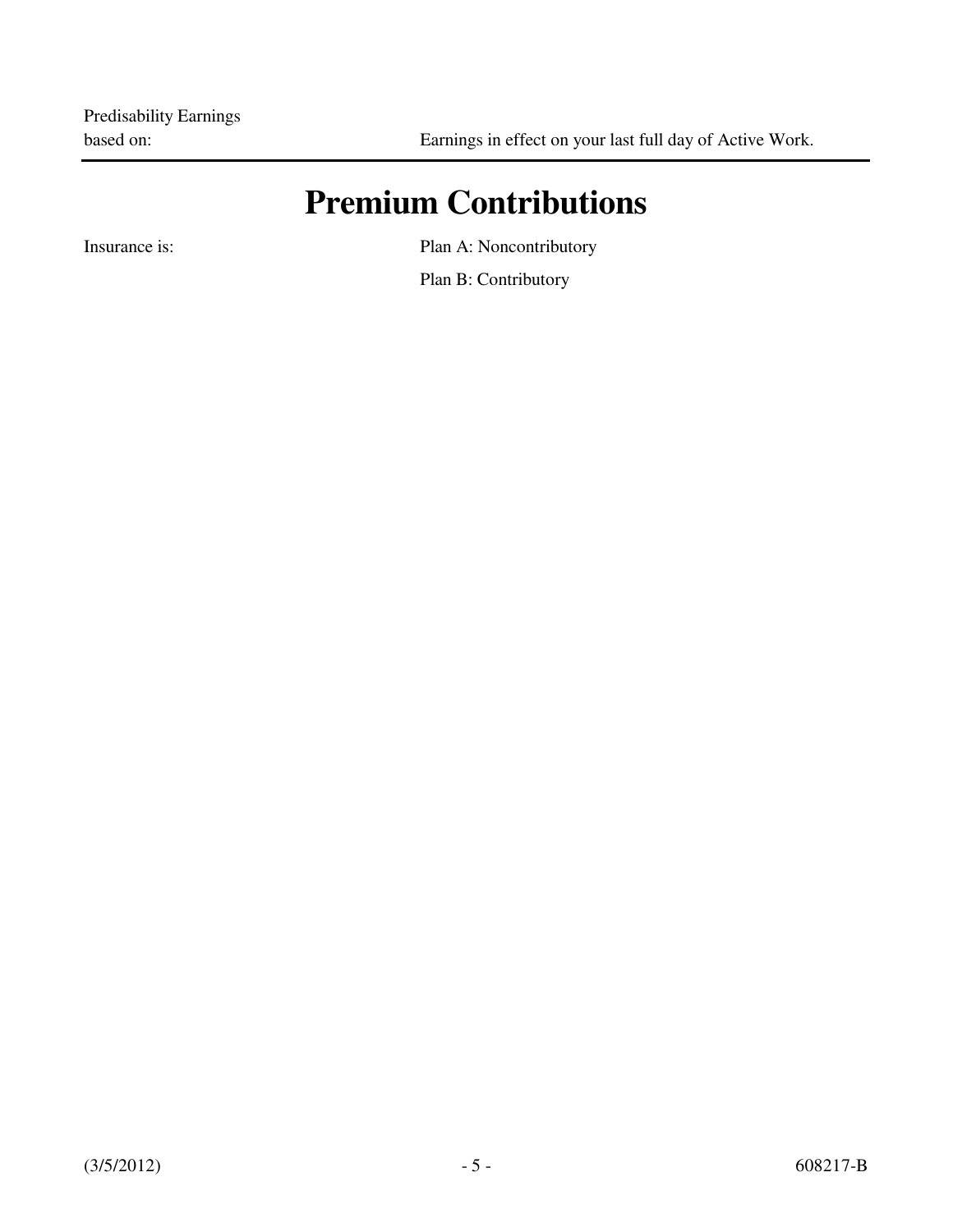# **Insuring Clause**

If you become Disabled while insured under the Group Policy, we will pay LTD Benefits according to the terms of the Group Policy after we receive satisfactory Proof Of Loss.

LT.IC.01

## **Definition Of Disability**

You are Disabled if you meet one of the following definitions during the period it applies:

- A. Own Occupation Definition of Disability;
- B. Any Occupation Definition of Disability; or
- C. Partial Disability Definition.

Own Occupation means any employment, business, trade, profession, calling or vocation that involves Material Duties of the same general character as your regular and ordinary employment with the Employer. Your Own Occupation is not limited to your job with your Employer.

Material Duties means the essential tasks, functions and operations, and the skills, abilities, knowledge, training and experience, generally required by employers from those engaged in a particular occupation.

A. Own Occupation Definition Of Disability

During the Benefit Waiting Period and the Own Occupation Period you are required to be Disabled only from your Own Occupation.

You are Disabled from your Own Occupation if, as a result of Physical Disease, Injury, Pregnancy or Mental Disorder, you are unable to perform with reasonable continuity the Material Duties of your Own Occupation.

B. Any Occupation Definition Of Disability

During the Any Occupation Period you are required to be Disabled from all occupations.

You are Disabled from all occupations if, as a result of Physical Disease, Injury, Pregnancy or Mental Disorder, you are unable to perform with reasonable continuity the Material Duties of any gainful occupation for which you are reasonably fitted by education, training and experience.

- C. Partial Disability Definition
	- 1. During the Benefit Waiting Period and the Own Occupation Period, you are Partially Disabled when you work in your Own Occupation but, as a result of Physical Disease, Injury, Pregnancy or Mental Disorder, you are unable to earn the Own Occupation Income Level or more.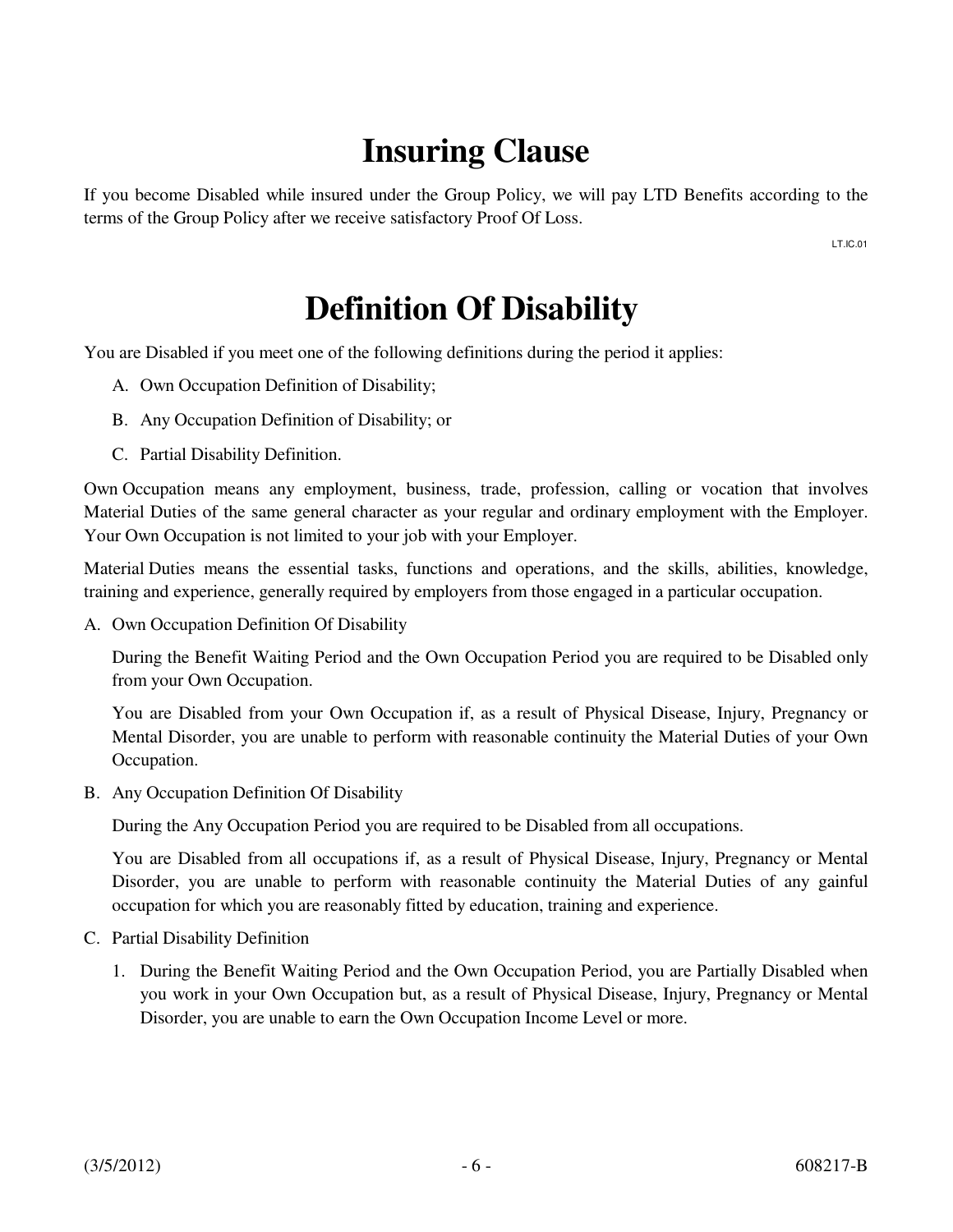2. During the Any Occupation Period, you are Partially Disabled when you work in an occupation but, as a result of Physical Disease, Injury, Pregnancy or Mental Disorder, you are unable to earn the Any Occupation Income Level, or more, in that occupation and in all other occupations for which you are reasonably fitted under the Any Occupation Definition of Disability.

You may work in another occupation while you meet the Own Occupation Definition of Disability. If you are Disabled from your Own Occupation, there is no limit on your Work Earnings in another occupation. Your Work Earnings may be Deductible Income. See **Return To Work Incentive** and **Deductible Income**.

Your Any Occupation Period, Any Occupation Income Level, Own Occupation Period, and Own Occupation Income Level are shown in the **Coverage Features**.

LT.DD.49X

## **Return To Work Incentive**

A. During The Benefit Waiting Period

You may serve your Benefit Waiting Period while working, if you meet either the Own Occupation Definition of Disability or the Partial Disability Definition.

B. After The Benefit Waiting Period

You are eligible for the Return to Work Incentive on the first day you work after the Benefit Waiting Period if LTD Benefits are payable on that date. The Return To Work Incentive changes 24 months after that date, as follows:

- 1. During the first 24 months, your Work Earnings will be Deductible Income as determined below:
	- a. Determine the amount of your LTD Benefit as if there were no Deductible Income, and add your Work Earnings to that amount.
	- b. Determine 100% of your Indexed Predisability Earnings.
	- c. If a. is greater than b., the difference will be Deductible Income.
- 2. After those first 24 months, one half of your Work Earnings will be Deductible Income.

Work Earnings means your gross monthly earnings from work you perform while Disabled, including earnings from your Employer, any other employer, or self-employment. Work Earnings do not include retroactive pay paid in a lump sum resulting from a general position reclassification which becomes effective more than 12 months after the Member becomes Disabled.

LT.RW.01X

#### **Reasonable Accommodation Expense Benefit**

If you are Disabled and return to work in any occupation for any employer, not including self employment, as a result of a reasonable accommodation made by such employer, we will pay that employer a Reasonable Accommodation Expense Benefit as shown in the **Coverage Features**.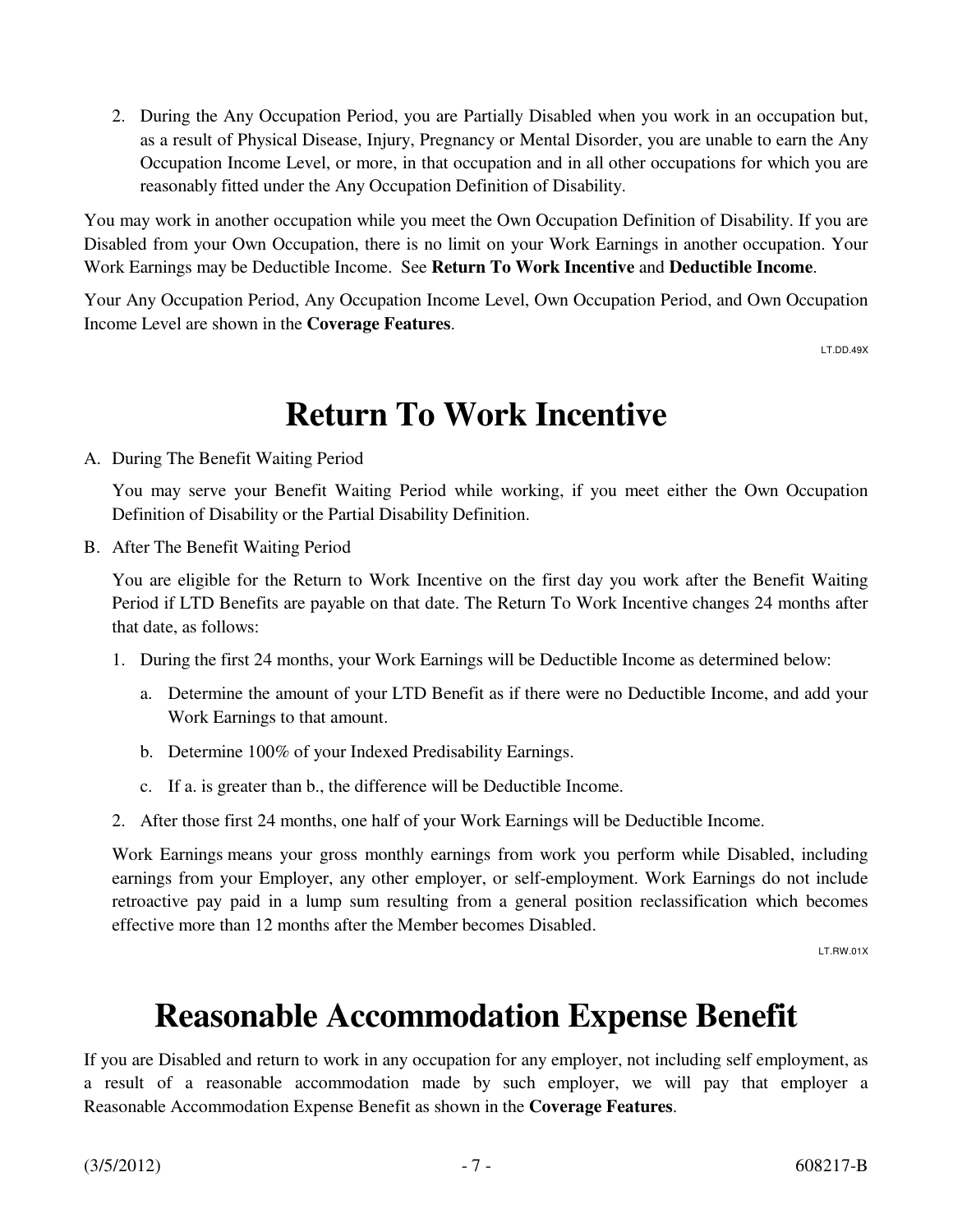The Reasonable Accommodation Expense Benefit is payable only if the reasonable accommodation is approved by us in writing prior to its implementation.

LT.RA.01

# **Temporary Recovery**

You may temporarily recover from your Disability, and then become Disabled again from the same cause or causes, without having to serve a new Benefit Waiting Period. Temporary Recovery means you cease to be Disabled for no longer than the applicable Allowable Period.

- A. Allowable Periods
	- 1. During the Benefit Waiting Period: a total of 5 days of recovery for every 30 days of the Benefit Waiting Period.
	- 2. During the Maximum Benefit Period: 180 days for each period of recovery.
- B. Effect Of Temporary Recovery

If your Temporary Recovery does not exceed the Allowable Periods, 1 through 5 below will apply.

- 1. The Predisability Earnings used to determine your LTD Benefit will not change.
- 2. The period of Temporary Recovery will not count toward your Benefit Waiting Period, your Maximum Benefit Period or your Own Occupation Period.
- 3. No LTD Benefits will be payable for the period of Temporary Recovery.
- 4. No LTD Benefits will be payable after benefits become payable to you under any other group long term disability insurance policy under which you become insured during your period of Temporary Recovery.
- 5. Except as stated above, the provisions of the Group Policy will be applied as if there had been no interruption of your Disability.

LT.TR.06

## **When LTD Benefits End**

Your LTD Benefits end automatically on the earliest of 1 through 4 below.

- 1. The date you are no longer Disabled.
- 2. The date your Maximum Benefit Period ends.
- 3. The date you die.
- 4. The date benefits become payable under any other group long term disability insurance policy under which you become insured during a period of Temporary Recovery.

LT.BE.01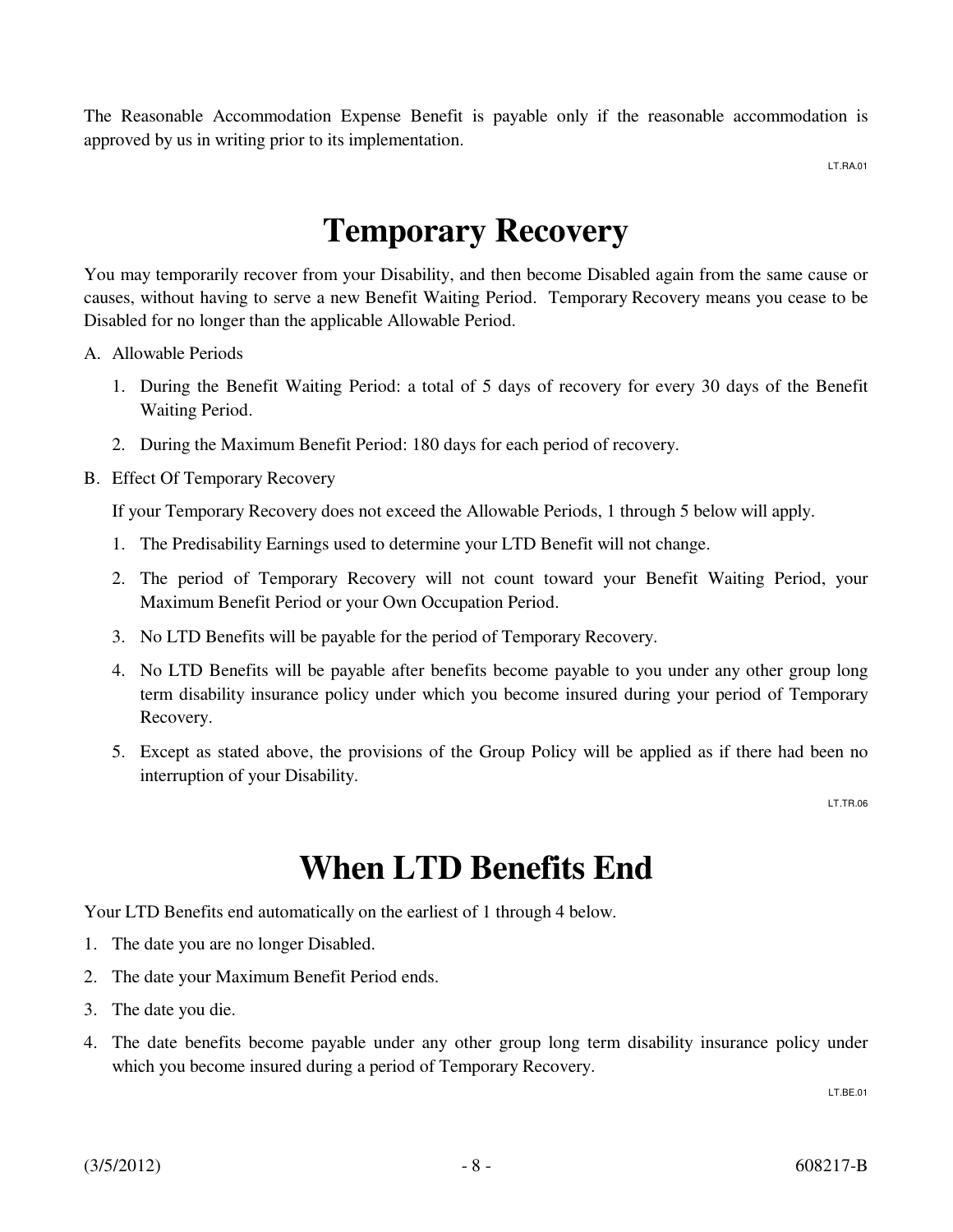# **Predisability Earnings**

Your Predisability Earnings will be based on your earnings in effect on your last full day of Active Work unless a different date applies (see Other Provisions in the **Coverage Features**). Any subsequent change in your earnings will not affect your Predisability Earnings.

Predisability Earnings means your monthly rate of earnings from your Employer, including:

- 1. Contributions you make through a salary reduction agreement with your Employer to:
	- a. An Internal Revenue Code (IRC) Section 401(k), 403(b), or 457 deferred compensation arrangement; or
	- b. An executive nonqualified deferred compensation arrangement.
- 2. Shift differential pay.
- 3. Amounts contributed to your fringe benefits according to a salary reduction agreement under an IRC Section 125 plan.
- 4. A retroactive pay increase resulting from a general position reclassification which becomes effective during the first 12 months after the Member becomes Disabled.

Predisability Earnings does not include:

- 1. Bonuses.
- 2. Commissions.
- 3. Overtime pay.
- 4. Your Employer's contributions on your behalf to any deferred compensation arrangement or pension plan.
- 5. Any other extra compensation.

If you are paid on an annual contract basis, your monthly rate of earnings is one-twelfth (1/12th) of your annual contract salary.

If you are paid weekly, your monthly rate of earnings is your weekly earnings multiplied by 4.35.

If you are paid hourly, your monthly rate of earnings is based on your hourly pay rate multiplied by the number of hours you are regularly scheduled to work per month, but not more than 174 hours. If you do not have regular work hours, your monthly rate of earnings is based on the average number of hours you worked per month during the preceding 12 calendar months (or during your period of employment if less than 12 months), but not more than 174 hours.

LT.PD.06X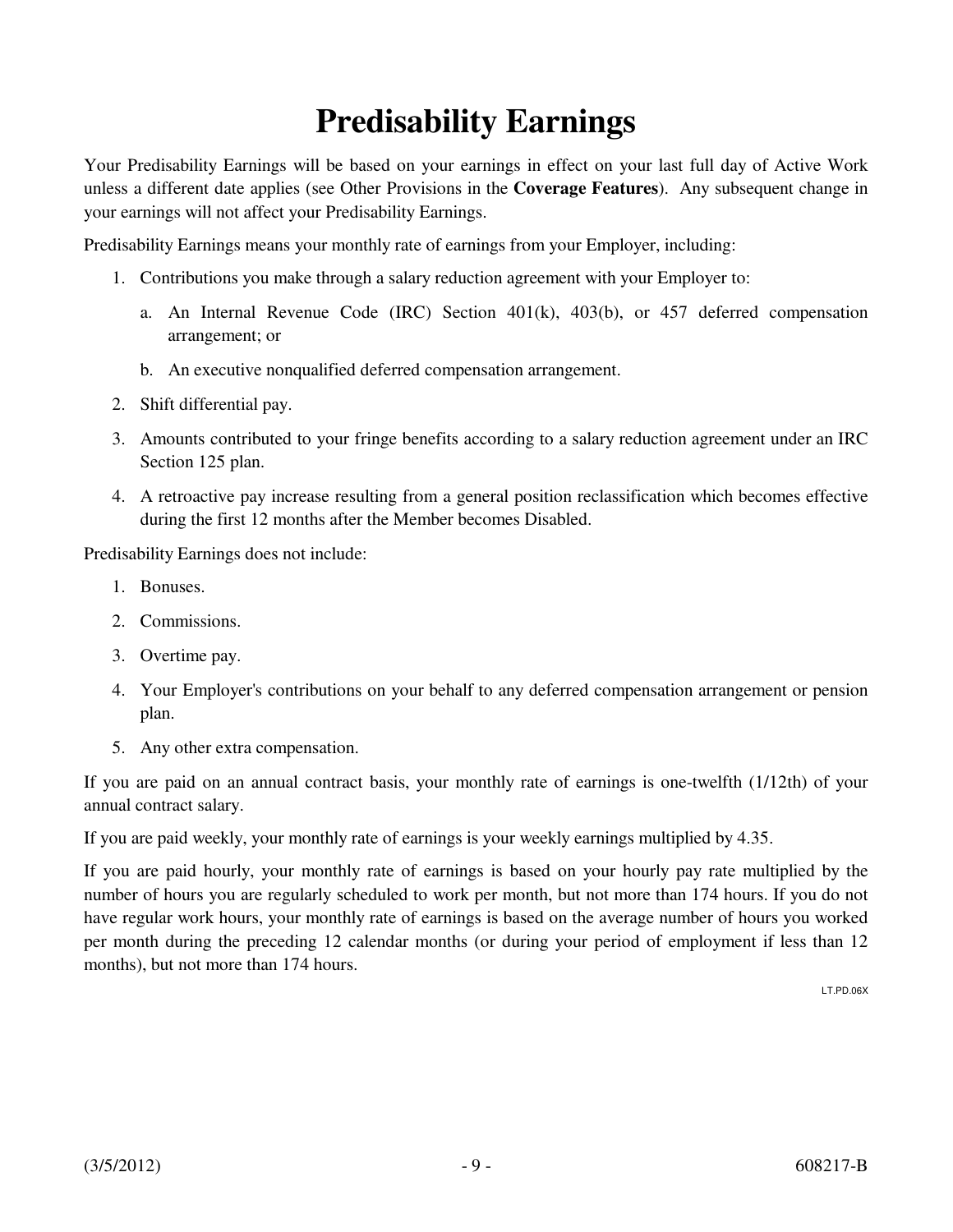# **Deductible Income**

Subject to **Exceptions To Deductible Income**, Deductible Income means:

- 1. Sick pay or other salary continuation as shown in the **Coverage Features**.
- 2. Your Work Earnings, as described in the **Return To Work Incentive**.
- 3. Any amount you receive or are eligible to receive because of your disability under any workers' compensation law or similar law, including amounts for partial or total disability, whether permanent or temporary. Deductible Income includes amounts paid for vocational rehabilitation under any workers' compensation law or similar law.
- 4. Any amount you, your spouse, or your children under age 18 receive or are eligible to receive because of your disability or retirement under:
	- a. The Federal Social Security Act;
	- b. The Canada Pension Plan;
	- c. The Quebec Pension Plan; or
	- d. Any similar plan or act.

Benefits your spouse or children receive or are eligible to receive because of your disability are Deductible Income regardless of marital status, custody, or place of residence.

The **Coverage Features** states which one of the following options applies to your Social Security benefits.

- a. Full offset: Both the primary benefit (the benefit awarded to you) and dependents benefits are Deductible Income.
- b. Primary offset: Primary benefits are Deductible Income, but dependents benefits are not.
- c. Partial dependents offset: Primary benefits are Deductible Income. Dependents benefits are Deductible Income as determined below:
	- (1) Determine the amount of your LTD Benefit as if there were no Deductible Income, and add your dependents benefits to that amount.
	- (2) Multiply your Predisability Earnings by the dependents limit.
	- (3) If (1) is greater than (2), the difference will be Deductible Income.
- 5. Any amount you receive or are eligible to receive because of your disability under any state disability income benefit law or similar law.
- 6. Any amount you receive or are eligible to receive because of your disability under any group insurance coverage.
- 7. Any disability or retirement benefits you receive under your Employer's retirement plan, including a public employee retirement system, a state teacher retirement system, and a plan arranged and maintained by a union or employee association for the benefit of its members.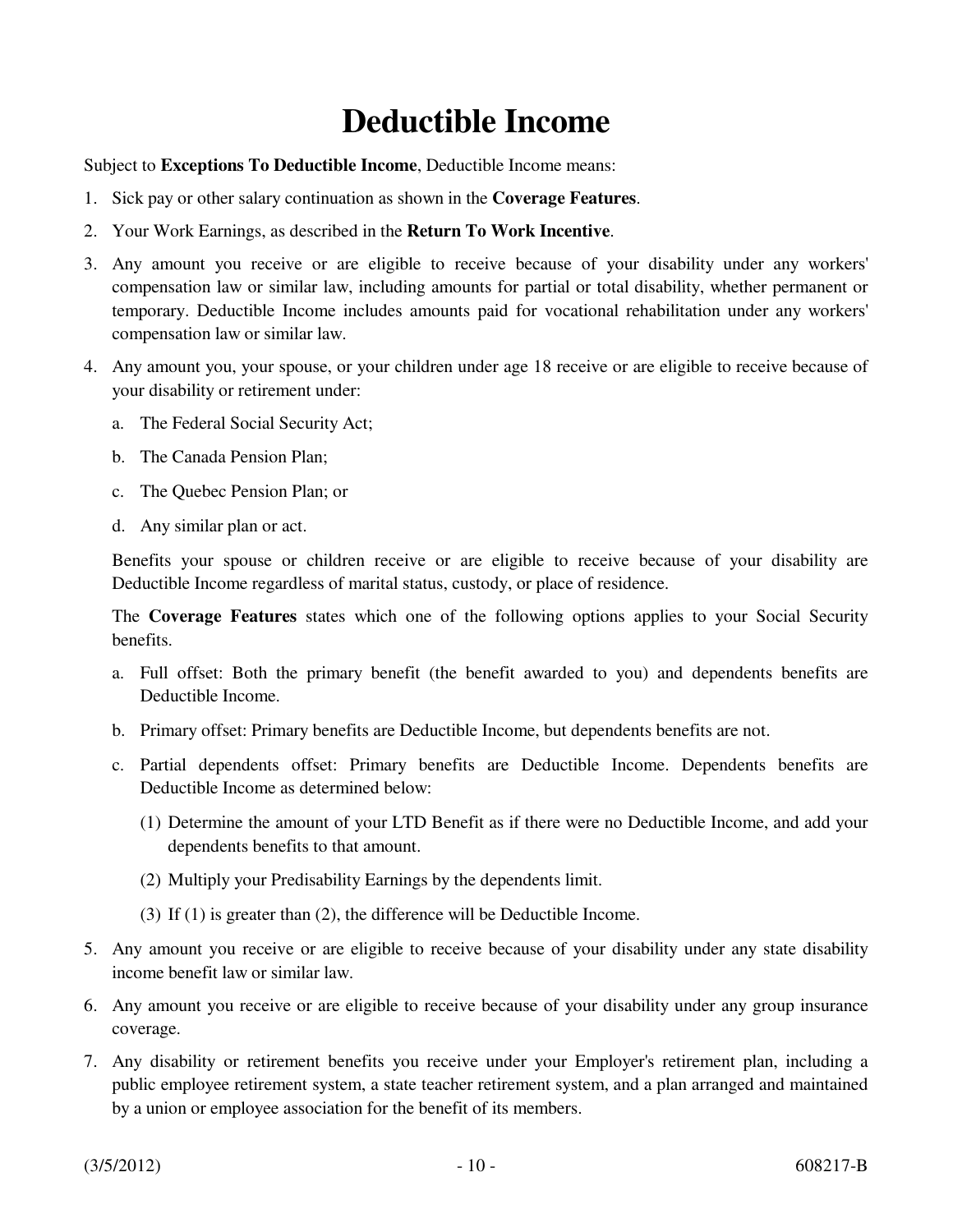If any of these plans has two or more payment options, the option which comes closest to providing you a monthly income for life with no survivors benefit will be Deductible Income, even if you choose a different option.

8. Any amount you receive by compromise, settlement, or other method as a result of a claim for any of the above, whether disputed or undisputed.

LT.DI.02X

## **Exceptions To Deductible Income**

Deductible Income does not include:

- 1. Any cost of living increase in any Deductible Income other than Work Earnings, if the increase becomes effective while you are Disabled and while you are eligible for the Deductible Income.
- 2. Reimbursement for hospital, medical, or surgical expense.
- 3. Reasonable attorneys fees incurred in connection with a claim for Deductible Income.
- 4. Benefits from any individual disability insurance policy.
- 5. California Workers' Compensation benefits for permanent total or permanent partial disability.
- 6. Early retirement benefits under the Federal Social Security Act which are not actually received.
- 7. Group credit or mortgage disability insurance benefits.
- 8. Accelerated death benefits paid under a life insurance policy.
- 9. Benefits from a through h below:
	- a. Profit sharing plan.
	- b. Thrift or savings plan.
	- c. Deferred compensation plan.
	- d. Plan under IRC Section 401(k) or 457.
	- e. Individual Retirement Account (IRA).
	- f. Tax Sheltered Annuity (TSA) under IRC Section 403(b).
	- g. Stock ownership plan.
	- h. Keogh (HR-10) plan.
	- 10. Retroactive pay resulting from a general position reclassification which becomes effective more than 12 months after the Member becomes Disabled.

LT.ED.02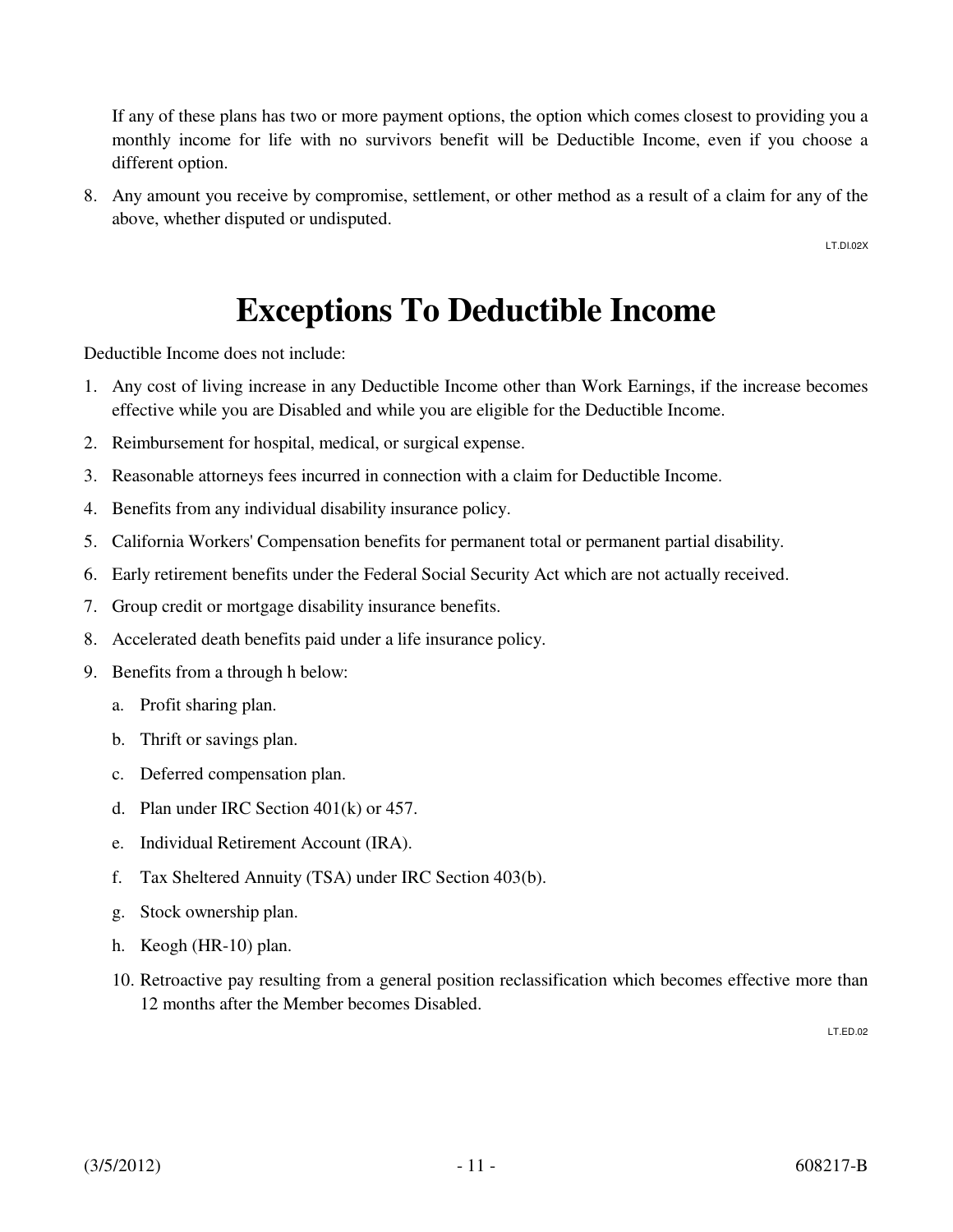## **Rules For Deductible Income**

#### A. Monthly Equivalents

Each month we will determine your LTD Benefit using the Deductible Income for the same monthly period, even if you actually receive the Deductible Income in another month.

If you are paid Deductible Income in a lump sum or by a method other than monthly, we will determine your LTD Benefit using a prorated amount. We will use the period of time to which the Deductible Income applies. If no period of time is stated, we will use a reasonable one.

B. Your Duty To Pursue Deductible Income

You must pursue Deductible Income for which you may be eligible. We may ask for written documentation of your pursuit of Deductible Income. You must provide it within 60 days after we mail you our request. Otherwise, we may reduce your LTD Benefits by the amount we estimate you would be eligible to receive upon proper pursuit of the Deductible Income.

C. Pending Deductible Income

We will not deduct pending Deductible Income until it becomes payable. You must notify us of the amount of the Deductible Income when it is approved. You must repay us for the resulting overpayment of your claim.

D. Overpayment Of Claim

We will notify you of the amount of any overpayment of your claim under any group disability insurance policy issued by us. You must immediately repay us. You will not receive any LTD Benefits until we have been repaid in full. In the meantime, any LTD Benefits paid, including the Minimum LTD Benefit, will be applied to reduce the amount of the overpayment. We may charge you interest at the legal rate for any overpayment which is not repaid within 30 days after we first mail you notice of the amount of the overpayment.

LT.RU.01

## **Conversion Of Insurance**

When your insurance ends, you may buy LTD conversion insurance if you meet 1 through 5 below.

- 1. Your insurance ends for a reason other than:
	- a. Termination or amendment of the Group Policy; or
	- b. Your failure to make a required premium contribution.
- 2. You were insured under the Employer's LTD insurance plan for at least one year as of the date your insurance ended.
- 3. You are not Disabled on the date your insurance ends.
- 4. You are a citizen or resident of the United States or Canada.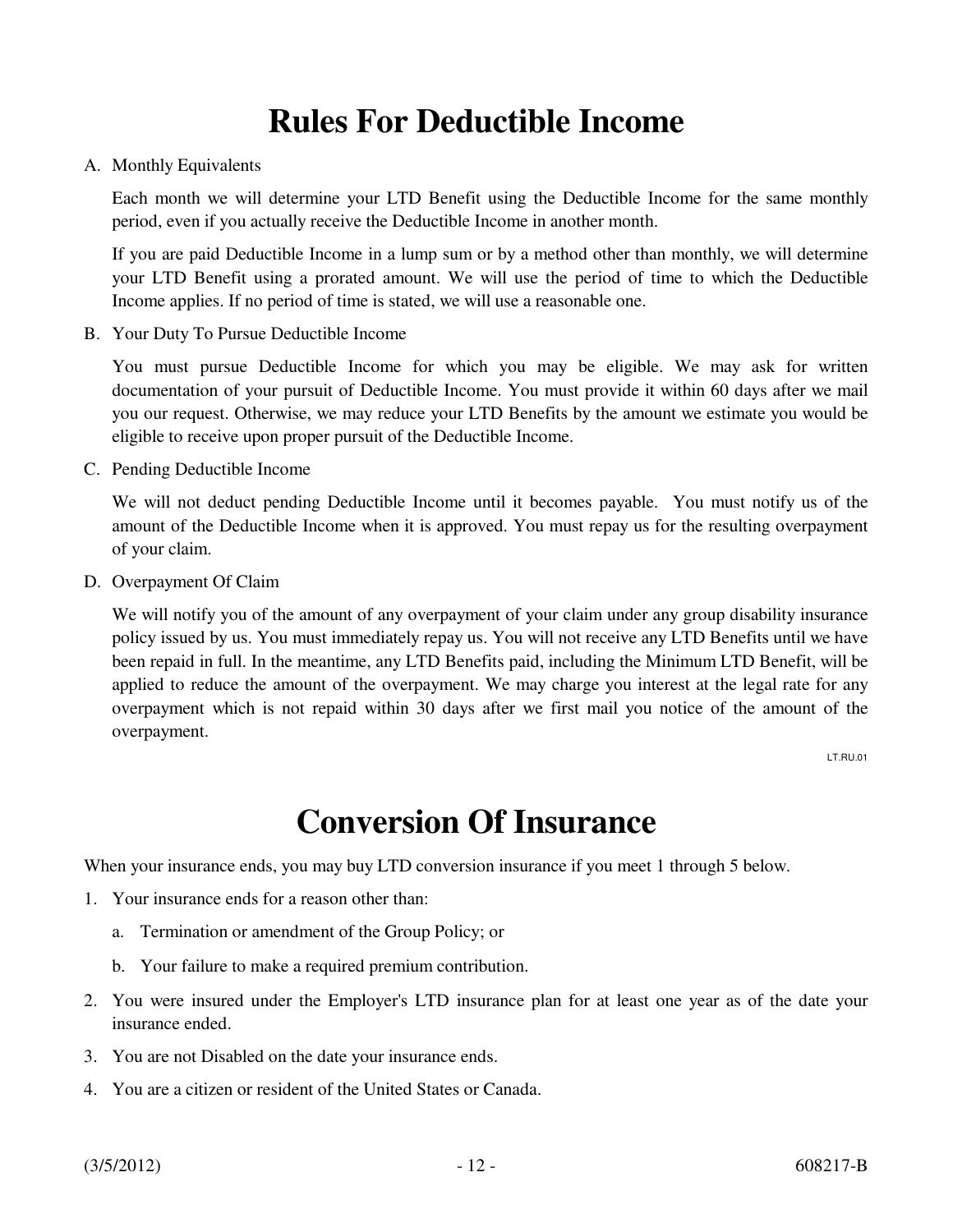5. You apply in writing to us and pay the first premium for LTD conversion insurance within 31 days after your insurance ends.

Your LTD conversion insurance becomes effective on the day after your insurance ends.

The maximum LTD conversion insurance benefit you may select is the smallest of:

- 1. \$4,000 (however, if you provide satisfactory Evidence Of Insurability, this upper limit may be as high as \$8,000);
- 2. 60% of your insured Predisability Earnings on the date your insurance ended; and
- 3. The LTD Benefit payable if you had become Disabled on the day before your insurance ended and you had no Deductible Income.

The maximum LTD conversion insurance benefit is reduced by deductible income. The certificate we will issue to you when your LTD conversion insurance becomes effective will contain other provisions which will also differ from the Group Policy.

LT.CV.01X

#### **Survivors Benefit**

If you die while LTD Benefits are payable, we will pay a survivors benefit according to 1 through 4 below.

- 1. The amount of the survivors benefit is shown in the **Coverage Features**.
- 2. The survivors benefit will first be applied to reduce any overpayment of your claim.
- 3. The survivors benefit will be paid at our option to any one or more of the following:
	- a. Your surviving spouse (including a domestic partner for whom you have filed an affidavit with the Employer);
	- b. Your surviving unmarried children under age 25; or
	- c. Any person providing the care and support of any of them.
- 4. If you are not survived by a spouse (or domestic partner) or an unmarried child under age 25, no survivors benefit will be paid unless payment to your estate is allowed as stated in the **Coverage Features**.

LT.SB.01X

#### **Waiver Of Premium**

Your insurance will continue without payment of premiums while LTD Benefits are payable.

LT.WP.01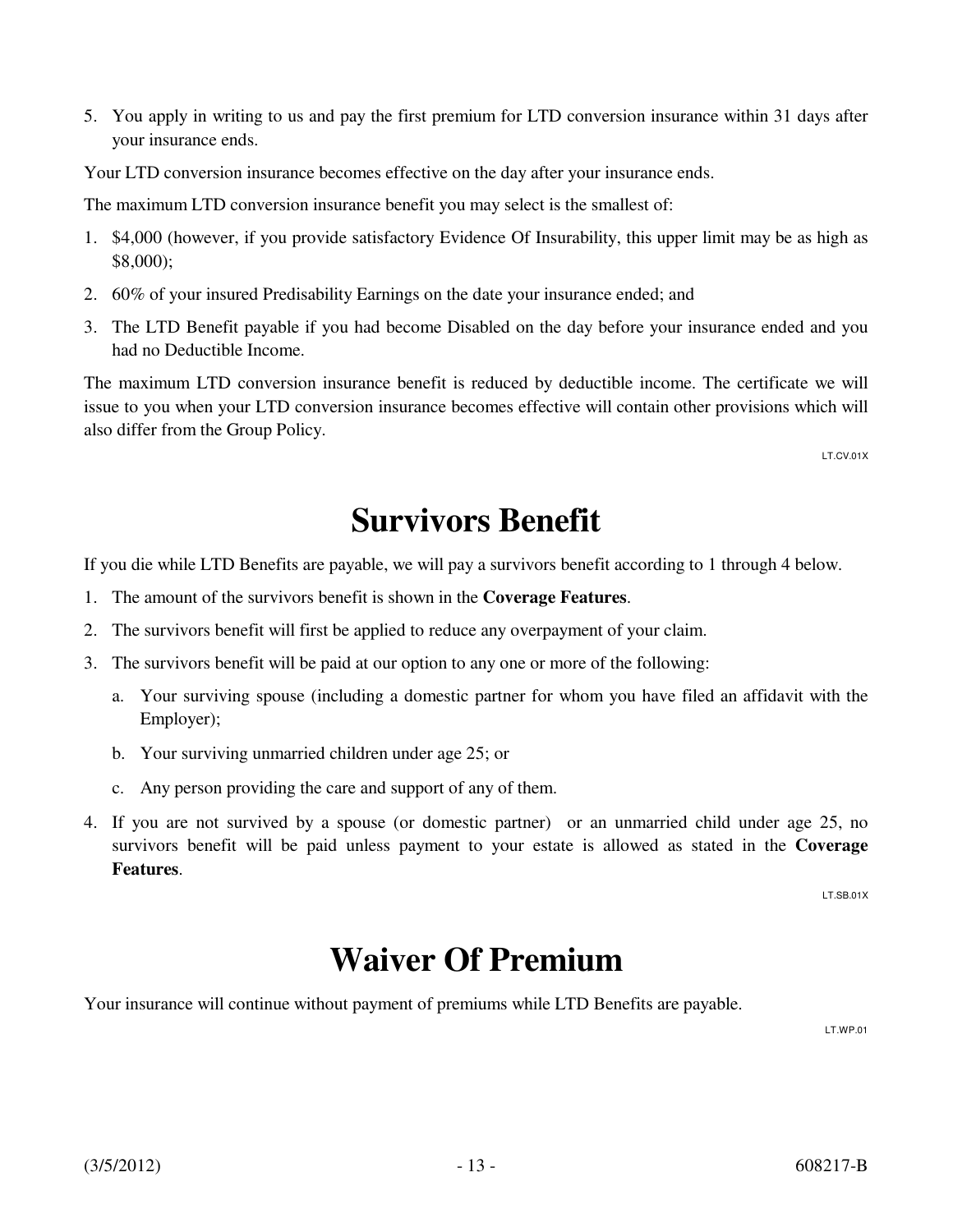## **Benefits After Insurance Ends Or Is Changed**

Your right to receive LTD Benefits for a period of Disability which begins while you are insured will not be affected by:

- 1. Termination of the Group Policy after you become Disabled;
- 2. Termination of your insurance while the Group Policy remains in force; or
- 3. Any amendment to the Group Policy approved after the date you become Disabled.

LT.BA.01

### **Effect Of New Disability**

If a period of Disability is extended by a new cause while LTD Benefits are payable, LTD Benefits will continue while you remain Disabled. However, 1 and 2 apply.

- 1. LTD Benefits will not continue beyond the end of the original Maximum Benefit Period.
- 2. All provisions of the Group Policy, including the **Exclusions** and **Limitations** sections, will apply to the new cause of Disability.

LT.ND.01

#### **Exclusions**

#### A. War

You are not covered for a Disability caused or contributed to by War or any act of War. War means declared or undeclared war, whether civil or international, and any substantial armed conflict between organized forces of a military nature.

B. Intentionally Self-Inflicted Injury

You are not covered for a Disability caused or contributed to by an intentionally self-inflicted Injury, while sane or insane.

- C. Preexisting Condition
	- 1. Definition

Preexisting Condition means a mental or physical condition for which you have done any of the following at any time during the Preexisting Condition Period shown in the **Coverage Features**:

- a. Consulted a Physician;
- b. Received medical treatment or services; or
- c. Taken prescribed drugs or medications.
- 2. Exclusion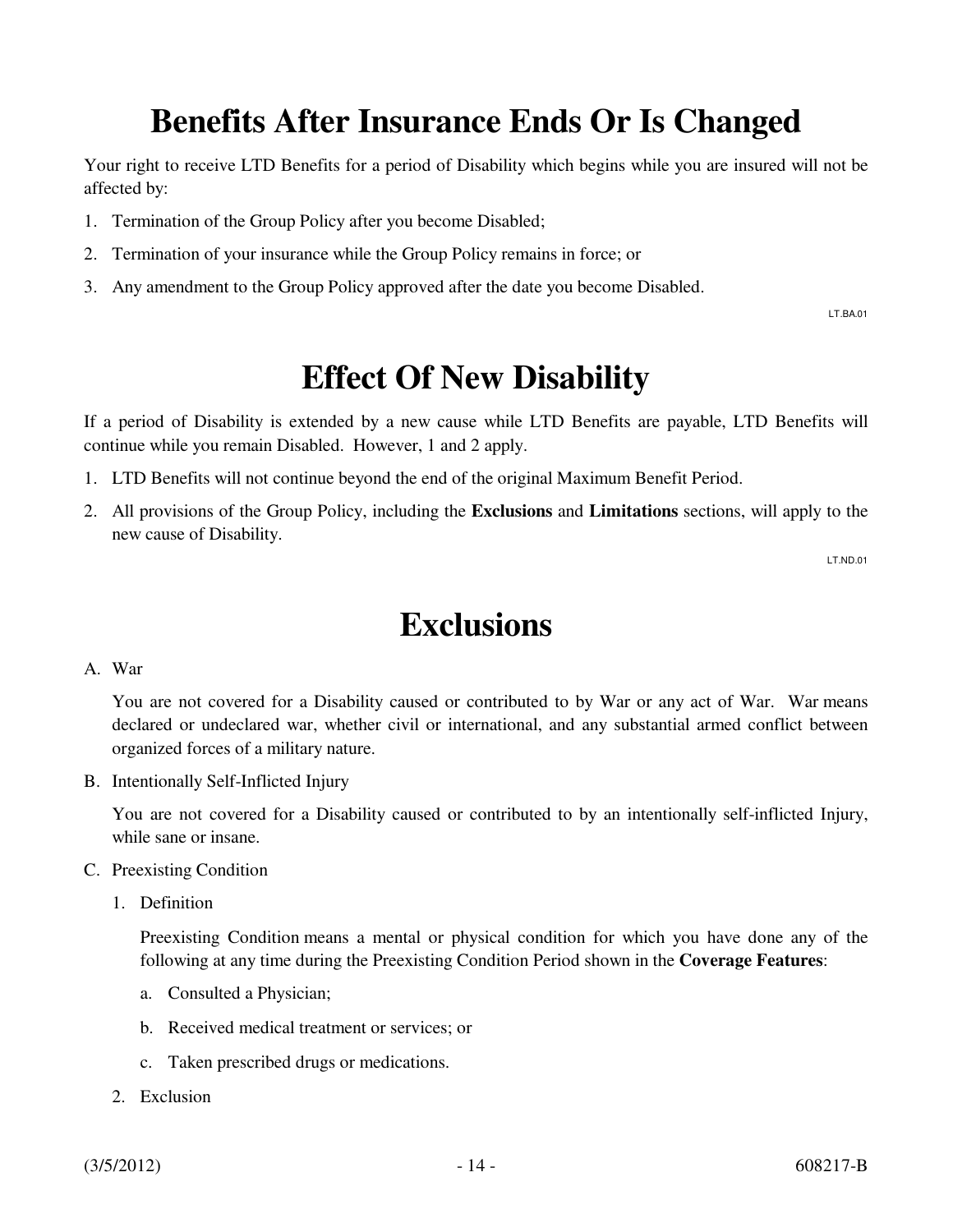You are not covered for a Disability caused or contributed to by a Preexisting Condition or medical or surgical treatment of a Preexisting Condition unless, on the date you become Disabled, you:

- a. Have been continuously insured under the Group Policy for the entire Exclusion Period shown in the **Coverage Features**; and
- b. Have been Actively At Work for at least one full day after the end of the Exclusion Period.

LT.EX.01

#### **Limitations**

#### A. Care Of A Physician

You must be under the ongoing care of a Physician during the Benefit Waiting Period. No LTD Benefits will be paid for any period of Disability when you are not under the ongoing care of a Physician.

B. Mental Disorder

Payment of LTD Benefits is limited to 24 months for each period of continuous Disability caused or contributed to by a Mental Disorder. However, if you are confined in a Hospital at the end of the 24 months, this limitation will not apply while you are continuously confined.

Mental Disorder means any mental, emotional, behavioral, psychological, personality, cognitive, mood or stress- related abnormality, disorder, disturbance, dysfunction or syndrome, regardless of cause, including any biological or biochemical disorder or imbalance of the brain. Mental Disorder includes, but is not limited to, bipolar affective disorder, organic brain syndrome, schizophrenia, psychotic illness, manic depressive illness, depression and depressive disorders, or anxiety and anxiety disorders.

Hospital means a legally operated hospital providing full- time medical care and treatment under the direction of a full-time staff of licensed Physicians. Rest homes, nursing homes, convalescent homes, homes for the aged, and facilities primarily affording custodial, educational, or rehabilitative care are not Hospitals.

LT.LM.51X

## **Claims**

#### A. Filing A Claim

Claims should be filed on our forms. If you do not receive our forms within 15 days after you ask for them, you may submit your claim in a letter to us. The letter should include the date disability began, and the cause and nature of the disability.

B. Time Limits On Filing Proof Of Loss

You must give us Proof Of Loss within 90 days after the end of the Benefit Waiting Period. If you cannot do so, you must give it to us as soon as reasonably possible, but not later than one year after that 90 day period. If Proof Of Loss is filed outside these time limits, your claim will be denied. These limits will not apply while you lack legal capacity.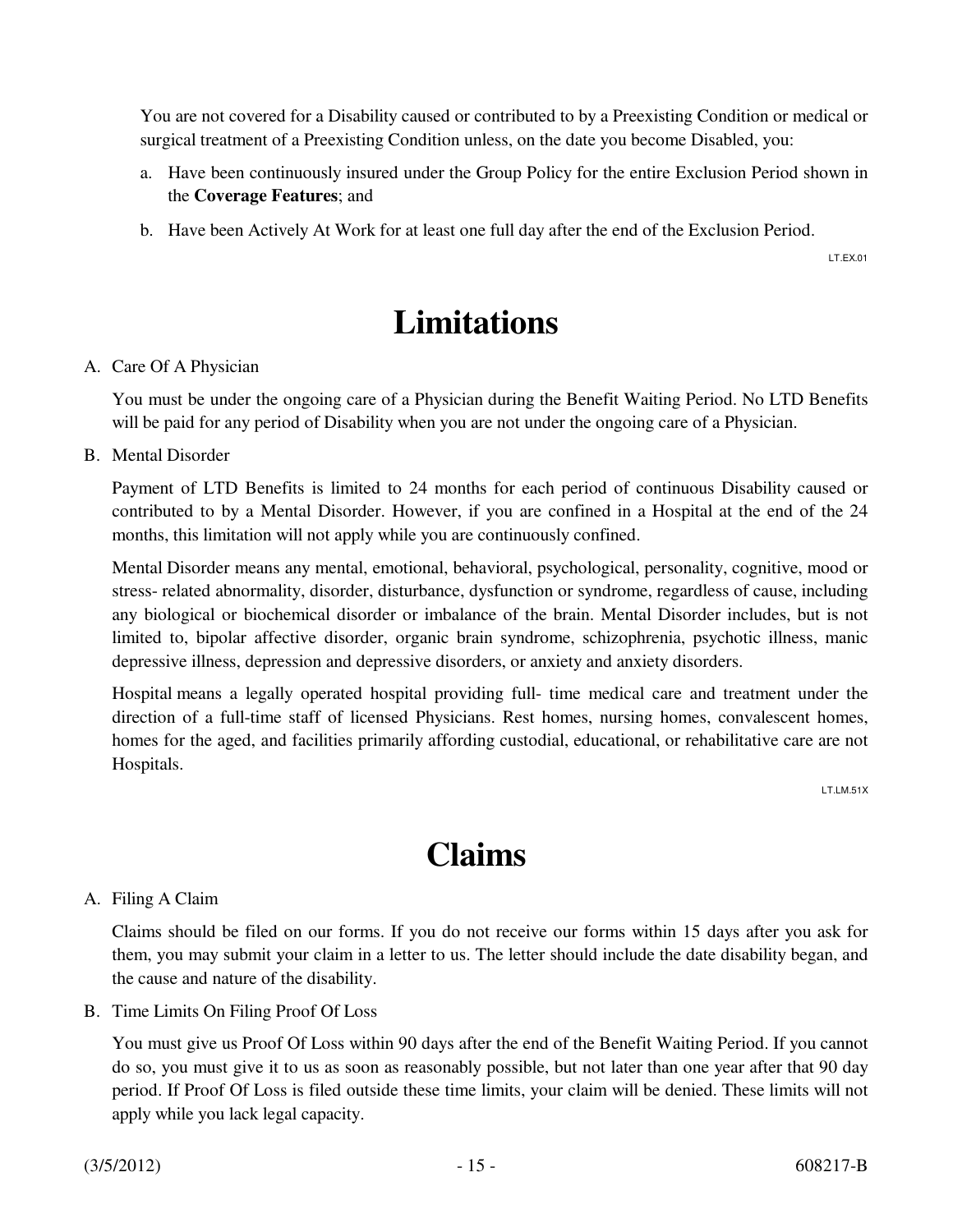C. Proof Of Loss

Proof Of Loss means satisfactory written proof that you are Disabled and entitled to LTD Benefits. Proof Of Loss must be provided at your expense.

D. Documentation

At your expense, you must submit completed claims statements, your signed authorization for us to obtain information, and any other items we may reasonably require in support of your claim. If you do not provide the documentation within 60 days after we mail you our request, your claim may be denied.

E. Investigation Of Claim

We may investigate your claim at any time.

At our expense, we may have you examined at reasonable intervals by specialists of our choice. We may deny or suspend LTD Benefits if you fail to attend an examination or cooperate with the examiner.

F. Time Of Payment

We will pay LTD Benefits within 60 days after you satisfy Proof Of Loss.

LTD Benefits will be paid to you at the end of each month you qualify for them. LTD Benefits remaining unpaid at your death will be paid to the person(s) receiving the Survivor Benefit. If no Survivor Benefit is paid, the unpaid LTD Benefits will be paid to your estate.

G. Notice Of Decision On Claim

You will receive a written decision on your claim within a reasonable time after we receive your claim.

If you do not receive our decision within 90 days after we receive your claim, you will have an immediate right to request a review as if your claim had been denied.

If we deny any part of your claim, you will receive a written notice of denial containing:

- 1. The reasons for our decision;
- 2. Reference to the parts of the Group Policy on which our decision is based;
- 3. A description of any additional information needed to support your claim; and
- 4. Information concerning your right to a review of our decision.
- H. Review Procedure

You may request in writing a review of a denial of all or part of your claim within 60 days after you receive notice of the denial.

When you request a review, you may send us written comments or other items to support your claim. You may review any non-privileged information that relates to your request for review.

We will review your claim promptly after we receive your request. We will send you a notice of our decision within 60 days after we receive your request, or within 120 days if special circumstances require an extension. We will state the reasons for our decision and refer you to the relevant parts of the Group Policy.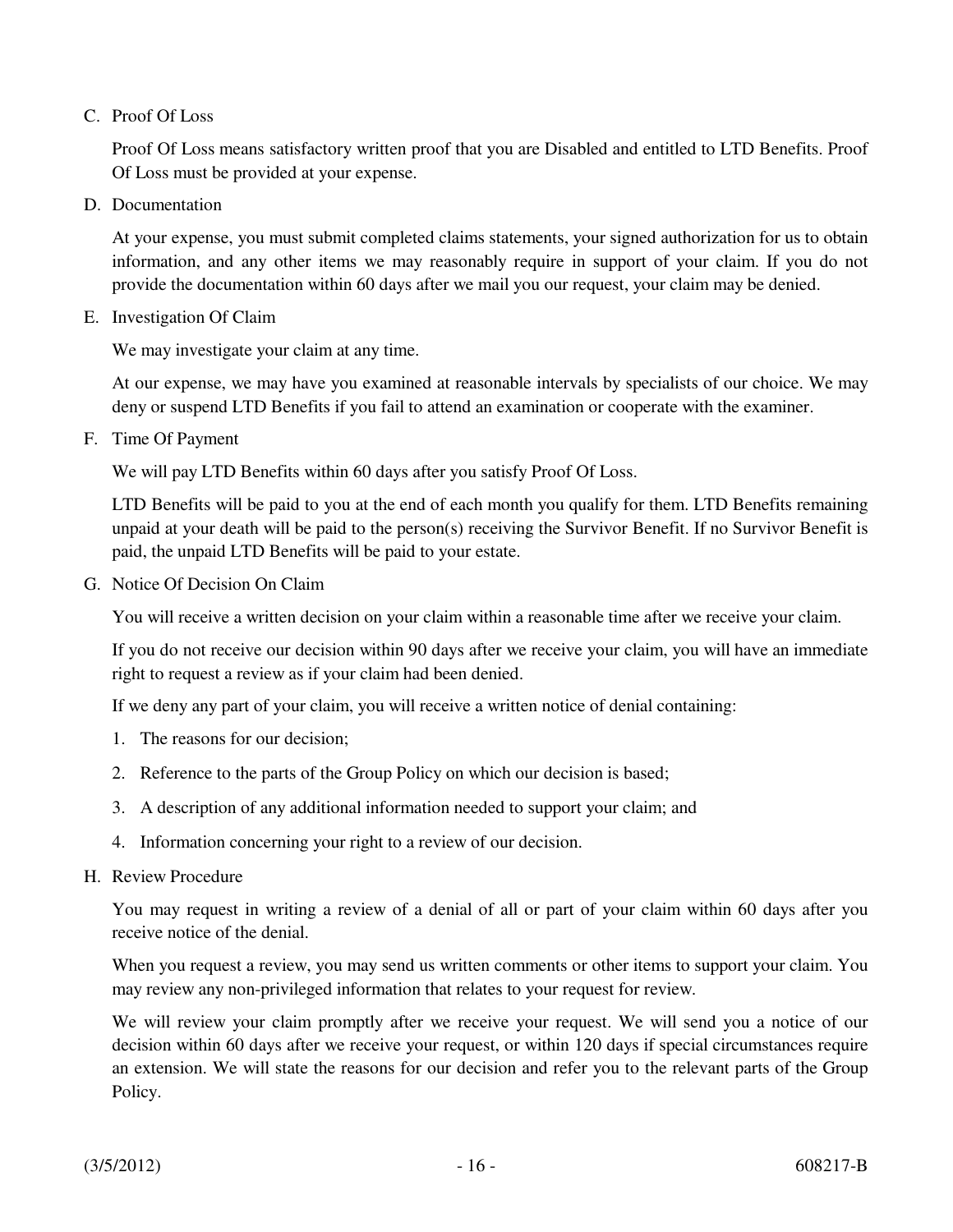You may authorize another person to act for you under this review procedure.

I. Assignment

The rights and benefits under the Group Policy are not assignable.

LT.CL.01X

# **Allocation Of Authority**

Except for those functions which the Group Policy specifically reserves to the Policyholder, we have full and exclusive authority to control and manage the Group Policy, to administer claims, and to interpret the Group Policy and resolve all questions arising in the administration, interpretation, and application of the Group Policy.

Our authority includes, but is not limited to:

- 1. The right to resolve all matters when a review has been requested;
- 2. The right to establish and enforce rules and procedures for the administration of the Group Policy and any claim under it;
- 3. The right to determine:
	- a. Eligibility for insurance;
	- b. Entitlement to benefits;
	- c. Amount of benefits payable;
	- d. Sufficiency and the amount of information we may reasonably require to determine a., b., or c., above.

Subject to the review procedures of the Group Policy, any decision we make in the exercise of our authority is conclusive and binding.

LT.AL.01

# **Time Limits On Legal Actions**

No action at law or in equity may be brought until 60 days after you have given us Proof Of Loss. No such action may be brought more than three years after the earlier of:

- 1. The date we receive Proof Of Loss; and
- 2. The end of the period within which Proof Of Loss is required to be given.

LT.TL.01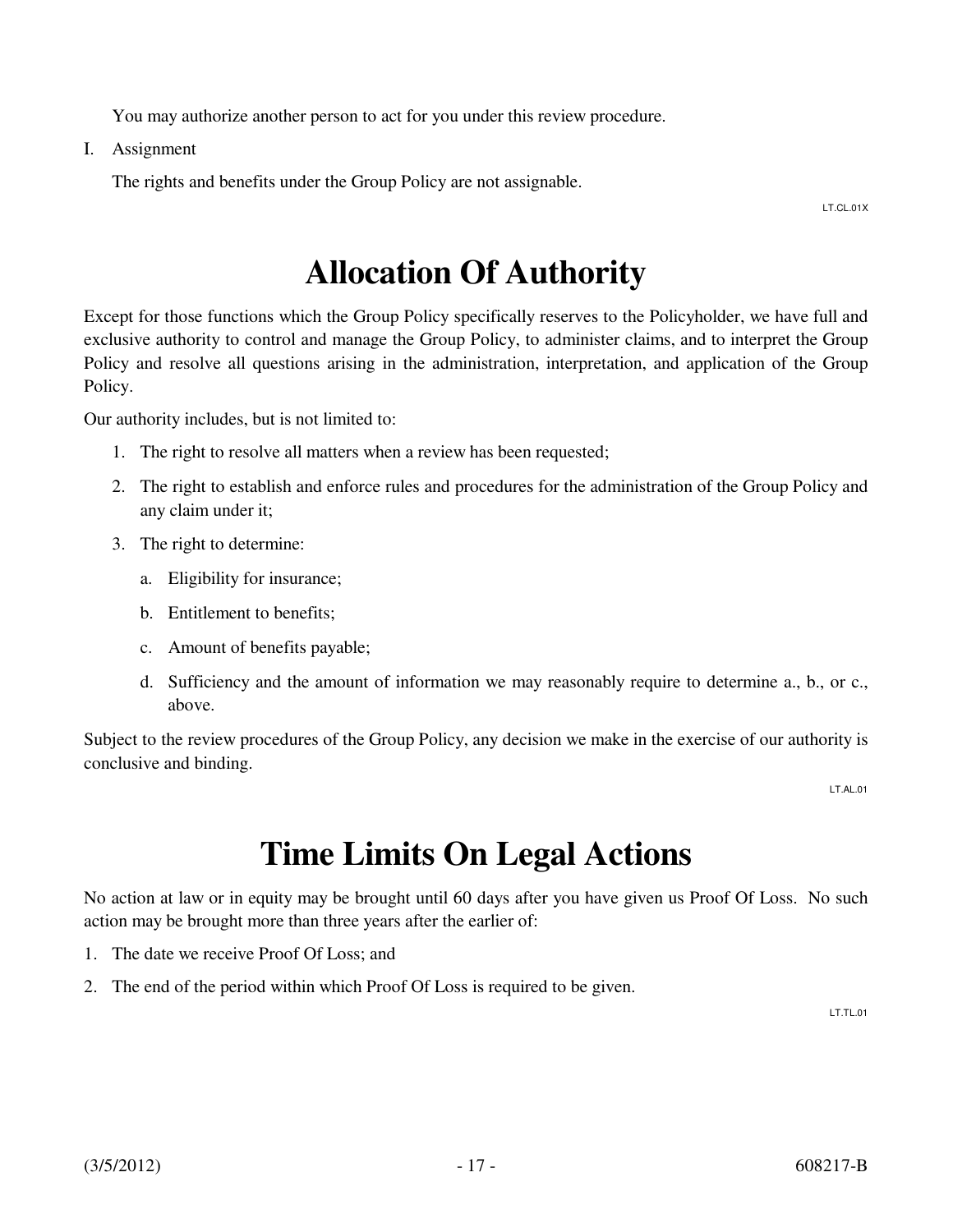# **Incontestability Provisions**

A. Incontestability Of Member's Insurance

Any statement you make to obtain insurance is a representation and not a warranty.

No misrepresentation by you will be used to reduce or deny your claim or contest the validity of your insurance unless:

- 1. Your insurance would not have been approved if we had known the truth; and
- 2. We have given you a copy of a written instrument signed by you which contains your misrepresentation.

After your insurance has been in effect for two years, we will not use a misrepresentation by you to reduce or deny your claim, unless it was a fraudulent misrepresentation.

B. Incontestability Of Group Policy

Any statement made by the Policyholder or Employer to obtain the Group Policy is a representation and not a warranty.

No misrepresentation by the Policyholder or Employer will be used to deny a claim or to deny the validity of the Group Policy unless:

- 1. The Group Policy would not have been issued if we had known the truth; and
- 2. We have given the Policyholder or Employer a copy of a written instrument signed by the Policyholder or Employer which contains the misrepresentation.

The validity of the Group Policy will not be contested after it has been in force for two years, except for nonpayment of premiums or fraudulent misrepresentations.

LT.IN.01

## **Continuity Of Coverage**

If your Disability is subject to the Preexisting Condition Exclusion, LTD Benefits will be payable if:

- 1. You were insured under the Prior Plan on the day before the effective date of your Employer's coverage under the Group Policy;
- 2. You became insured under the Group Policy when your insurance under the Prior Plan ceased;
- 3. You were continuously insured under the Group Policy from the effective date of your insurance under the Group Policy through the date you became Disabled from the Preexisting Condition; and
- 4. Benefits would have been payable under the Prior Plan if it had remained in force, taking into account the preexisting condition exclusion, if any, of the Prior Plan.

Payment of your LTD Benefit will be under the terms of the Prior Plan or the Group Policy, whichever pays less.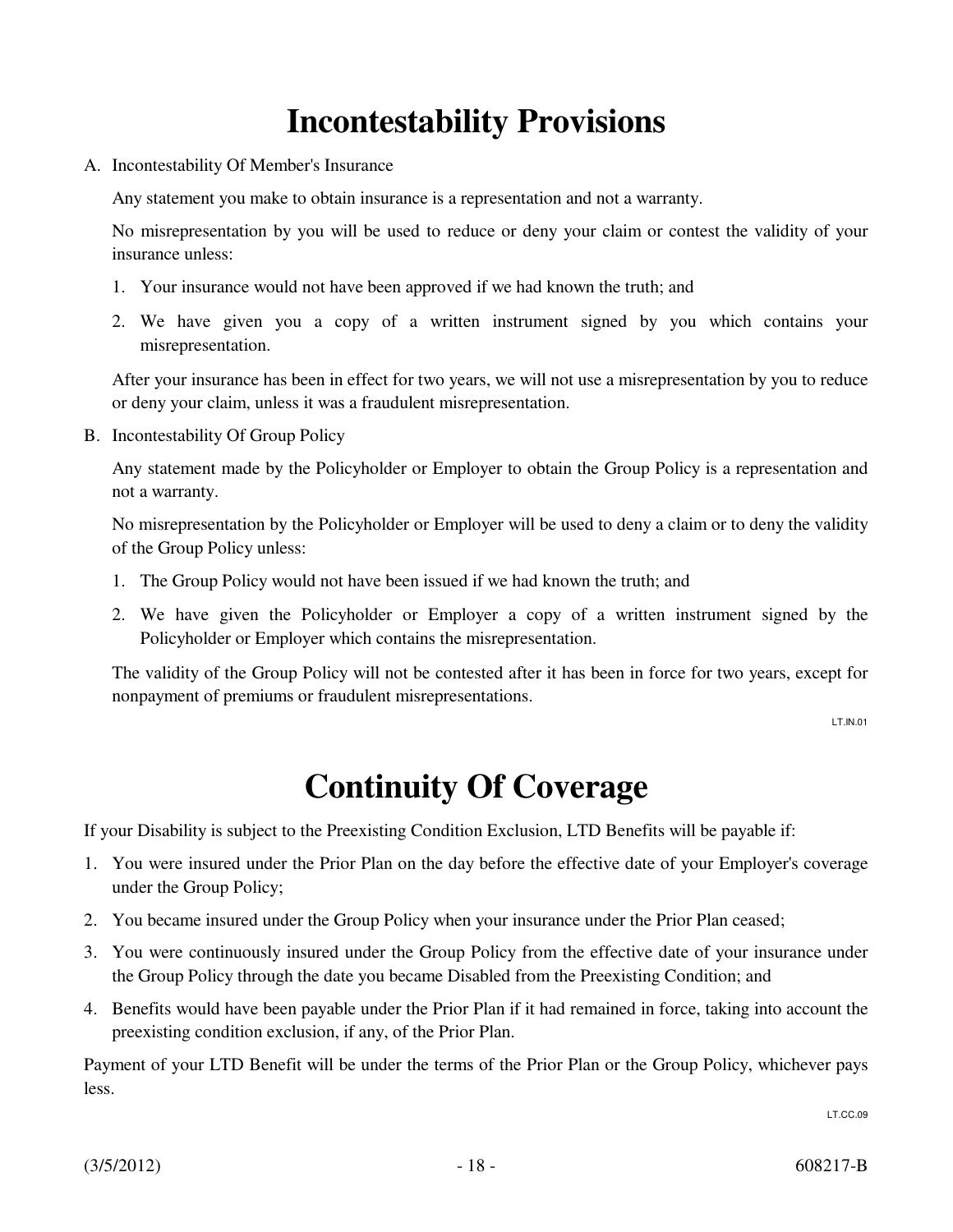## **When Your Insurance Becomes Effective**

The **Coverage Features** states whether your insurance is Contributory or Noncontributory.

A. Noncontributory Insurance

Subject to the **Active Work Provisions**, your Noncontributory insurance becomes effective on the date you become eligible.

B. Contributory Insurance

You must apply in writing for Contributory insurance and agree to pay premiums. Subject to the **Active Work Provisions**, your insurance becomes effective on:

- 1. The date you become eligible, if you apply on or before that date;
- 2. The date you apply, if you apply within 31 days after you become eligible; or
- 3. The date specified by the Employer as the effective date for applications received during the Employer's designated enrollment period, if you apply more than 31 days after you become eligible.
- C. Insurance Subject To Evidence Of Insurability

Insurance subject to Evidence of Insurability becomes effective on the date we approve Evidence of Insurability.

D. Takeover Provision

If you were insured under the Prior Plan on the day before the effective date of your Employer's coverage under the Group Policy, your Eligibility Waiting Period is waived on the effective date of your Employer's coverage under the Group Policy.

LT.EF.01X

#### **Active Work Provisions**

A. Active Work Requirement

If you are incapable of Active Work because of Physical Disease, Injury, Pregnancy or Mental Disorder on the day before the scheduled effective date of your insurance, your insurance will not become effective until the day after you complete one full day of Active Work as an eligible Member.

Active Work and Actively At Work mean performing the Material Duties of your Own Occupation at your Employer's usual place of business.

You will also meet the Active Work requirement if:

- 1. You were absent from Active Work because of a regularly scheduled day off, holiday, or vacation day;
- 2. You were Actively At Work on your last scheduled work day before the date of your absence; and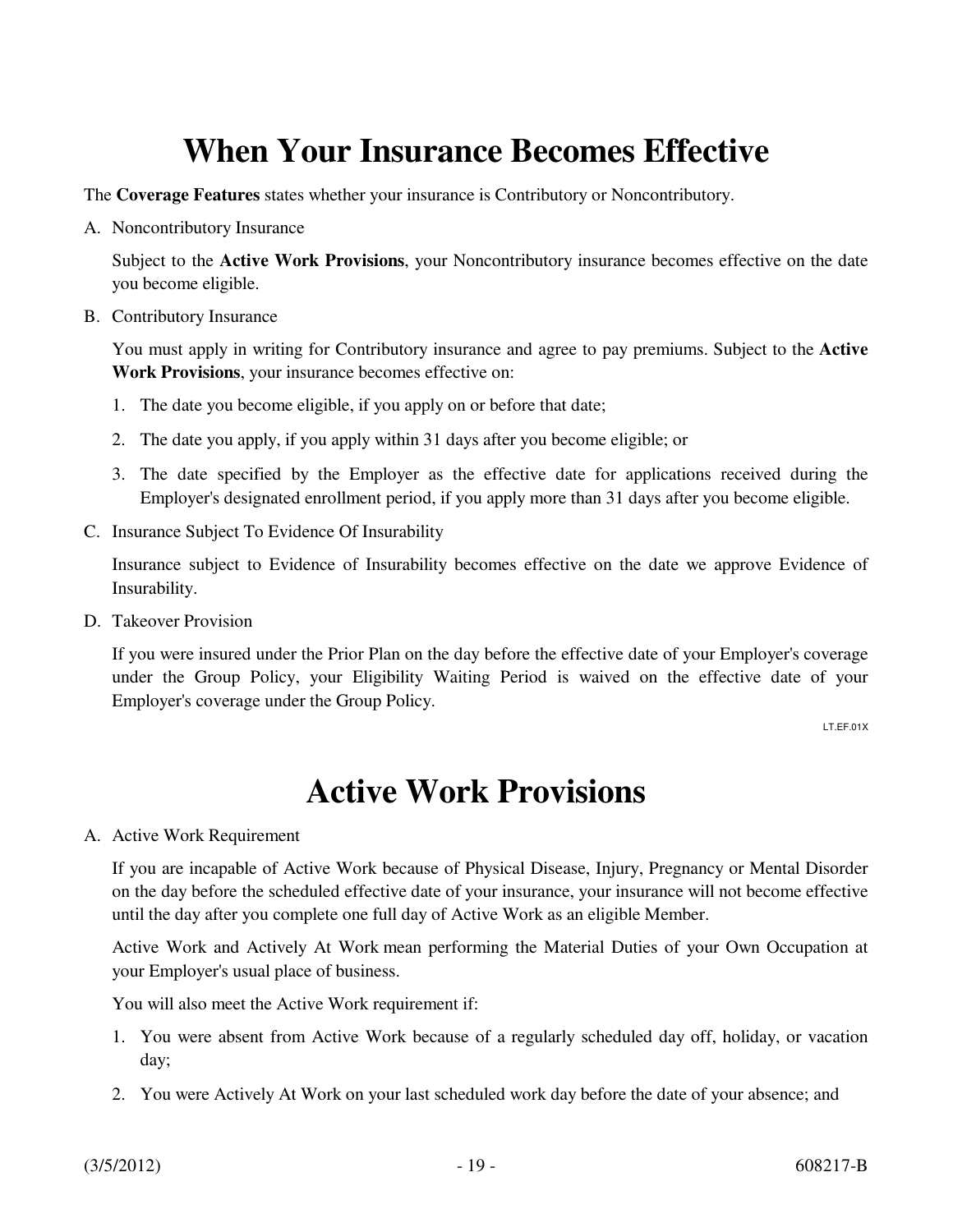- 3. You were capable of Active Work on the day before the scheduled effective date of your insurance.
- B. Changes In Insurance

This Active Work requirement also applies to any increase in your insurance. However, if you return to Active Work during a period of Disability or Temporary Recovery (see **Temporary Recovery**), you will not qualify for any change in insurance caused by a change in:

- 1. Your status as a member of a class;
- 2. The rate of earnings used to determine your Predisability Earnings; or
- 3. The terms of the Group Policy.

LT.AW.05

#### **When Your Insurance Ends**

Your insurance ends automatically on the earliest of:

- 1. The date the last period ends for which you made a premium contribution, if your insurance is Contributory.
- 2. The date the Group Policy terminates.
- 3. The last day of the calendar month in which your employment terminates.
- 4. The last day of the calendar month in which you cease to be a Member. However, if you cease to be a Member because you are not working the required minimum number of hours, your insurance will be continued during the following periods, unless it ends under 1 through 3 above.
	- a. While your Employer is paying you at least the same Predisability Earnings paid to you immediately before you ceased to be a Member.
	- b. During the Benefit Waiting Period and while LTD Benefits are payable.
	- c. During a leave of absence if continuation of your insurance under the Group Policy is required by the state-mandated family or medical leave act or law.
	- d. During any other leave of absence approved by your Employer in advance and in writing and scheduled to last the period shown in the **Coverage Features,** subject to the following**:**
		- i. You must pay the cost of your insurance to the Employer on or before each premium due date. Insurance ends on the date the last period ends for which you made a premium contribution.
		- ii. The Benefit Waiting Period will not begin until the date you are scheduled to return to work, if you become Disabled during the leave. LTD Benefits will be based on your Predisability Earnings in effect on the day before the leave begins.
		- iii. Insurance ends on the date you are scheduled to return to work, unless you are Actively At Work or Disabled on that date.

LT.EN.16X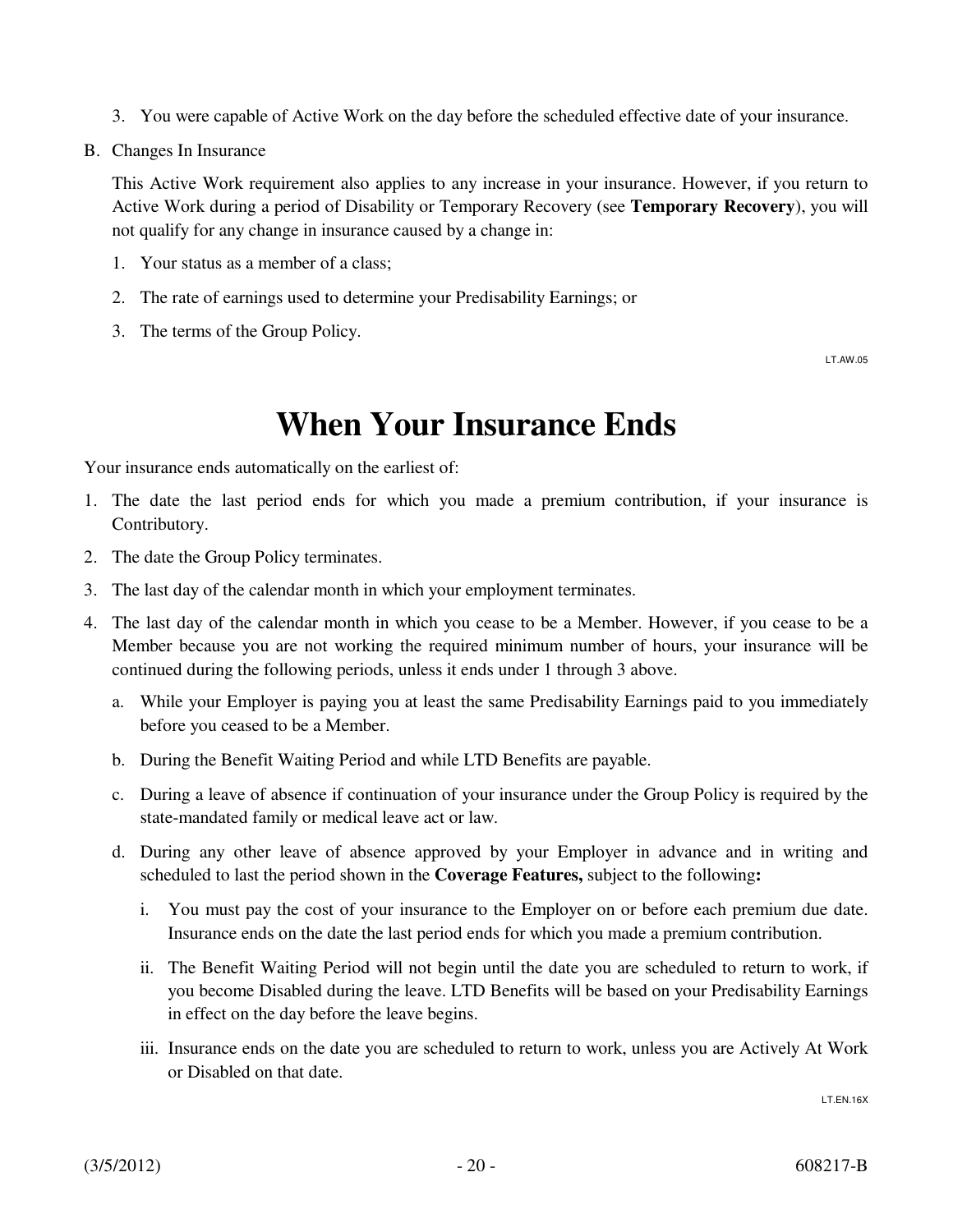# **Reinstatement Of Insurance**

If your insurance ends, you may become insured again as a new Member. However, the following will apply.

- 1. If your insurance ends because you cease to be a Member, and if you become a Member again within 90 days, the Eligibility Waiting Period will be waived.
- 2. If your insurance ends because you are on a federal or state-mandated family or medical leave of absence, and you become a Member again immediately following the period allowed, your insurance will be reinstated pursuant to the federal or state-mandated family or medical leave act or law.
- 3. The Preexisting Conditions Exclusion will be applied as if there had been no break in coverage in the following instances:
	- a. If you become insured again within 90 days.
	- b. If required by a federal or state-mandated family or medical leave act or law and you become insured again immediately following the period allowed under the family or medical leave act or law.

LT.RE.01X

### **Definitions**

Benefit Waiting Period means the period you must be continuously Disabled before LTD Benefits become payable. No LTD Benefits are payable for the Benefit Waiting Period. See **Coverage Features**.

Contributory means you pay all or part of the premium for your insurance.

CPI-W means the Consumer Price Index for Urban Wage Earners and Clerical Workers published by the United States Department of Labor. If the CPI-W is discontinued or changed, we may use a comparable index. Where required, we will obtain prior state approval of the new index.

Eligibility Waiting Period means the period you must be a Member before you become eligible for insurance. See **Coverage Features**.

Providing Evidence Of Insurability means you must:

- 1. Complete and sign our medical history statement;
- 2. Sign our form authorizing us to obtain information about your health;
- 3. Undergo a physical examination, if required by us, which may include blood testing; and
- 4. At your expense, provide any additional information about your insurability that we may reasonably require.

Group Policy means the group long term disability insurance policy issued by us to the Policyholder and identified by the Group Policy Number.

Indexed Predisability Earnings means your Predisability Earnings adjusted by the rate of increase in the CPI-W. During your first year of Disability, your Indexed Predisability Earnings are the same as your